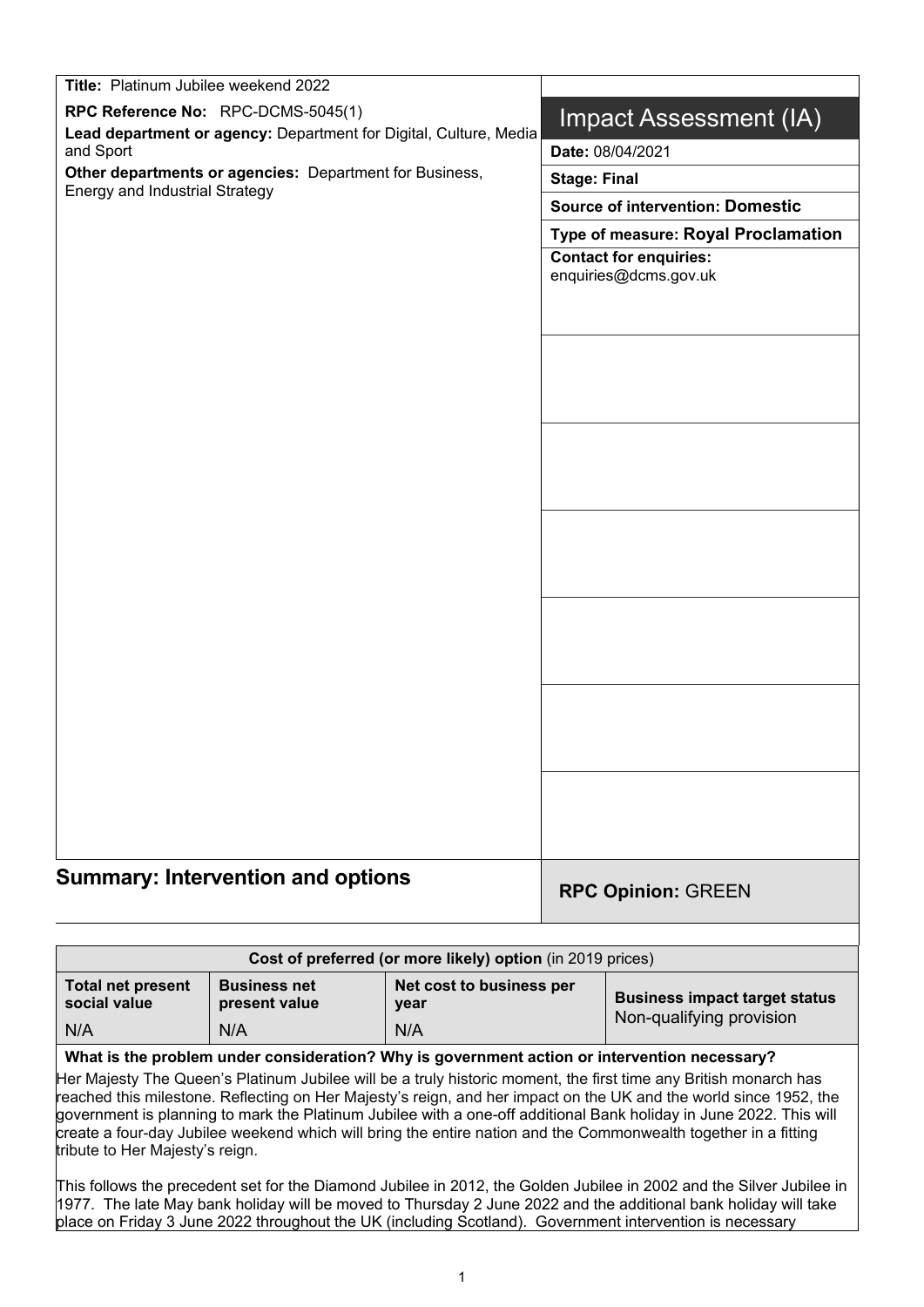because only the government can recommend to The Queen that she declare an extra bank holiday via a Royal Proclamation.

#### **What are the policy objectives of the action or intervention and the intended effects?**

An additional bank holiday will enable celebrations for The Queen's Platinum Jubilee to be centred around a fourday Jubilee weekend in June 2022. This will allow communities across the UK from all sections of society the time to come together, should they so wish, to celebrate together. There will be costs (e.g. business closure) and benefits (national pride and tourism) associated with having an additional bank holiday.

#### **What policy options have been considered, including any alternatives to regulation? Please justify preferred option (further details in Evidence Base)**

Do nothing: The first option considered involved doing nothing and breaking the tradition of marking Jubilees with an additional bank holiday.

Option 1 (preferred): Create an additional bank holiday and the moving of the late May bank holiday to create a four-day Jubilee weekend in 2022. - **preferred option.** It follows precedent and tradition and will create a special four-day Jubilee weekend which gives communities sufficient opportunity, should they so wish, to enjoy the occasion and arrange special celebrations. There is no statutory right to take time off or extra pay for employees on a bank holiday - this is a contractual matter between employer and employee. Therefore, non-regulatory options, or alternatives to regulation, are not relevant, and so have been discounted.

| Is this measure likely to impact on international trade and investment?                                                   |  |                                       |                          |  |  |
|---------------------------------------------------------------------------------------------------------------------------|--|---------------------------------------|--------------------------|--|--|
| <b>Micro</b><br>Are any of these organisations in scope?<br>Yes                                                           |  |                                       |                          |  |  |
| What is the CO <sub>2</sub> equivalent change in greenhouse gas emissions?<br>(Million tonnes CO <sub>2</sub> equivalent) |  |                                       | Non-traded:              |  |  |
|                                                                                                                           |  | N/A<br><b>Small</b><br>Yes<br>Traded: | <b>Mediu</b><br>m<br>Yes |  |  |

**Will the policy be reviewed?** It will not be reviewed. **If applicable, set review date: N/A**

*I have read the Impact Assessment and I am satisfied that, given the available evidence, it represents a reasonable view of the likely costs, benefits and impact of the leading options.*

Pathinson of Whitty Bay

Signed by the responsible:  $D = 23/02/2022$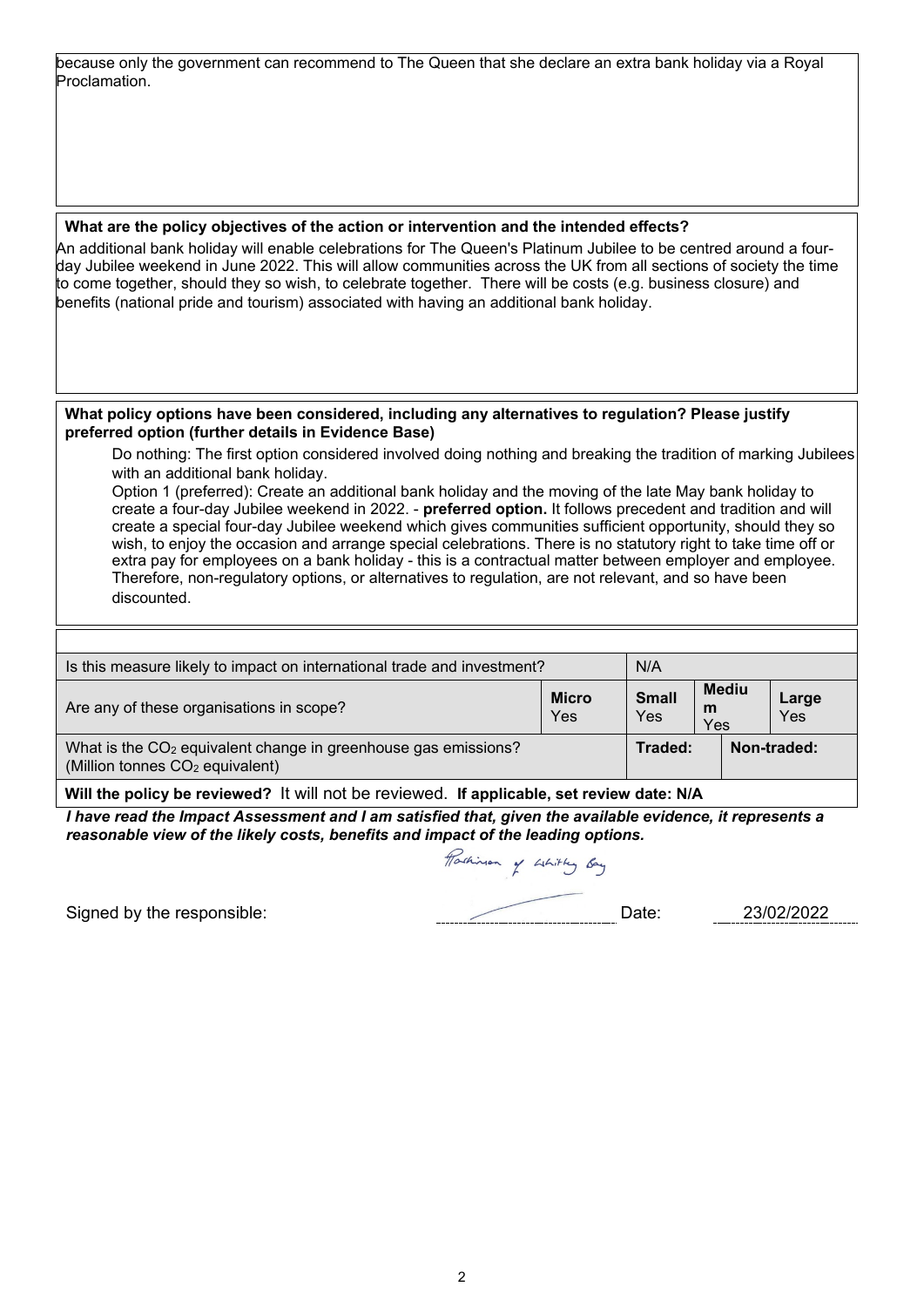# **Summary: Analysis & Evidence Policy Option 1**

#### **Description:**

**FULL ECONOMIC ASSESSMENT**

| <b>Price Base</b>                                                                                                                                                                                                                                                                                                                                                                                                                                                                                                                                                                                                                                                                                                                                                                                                                                                           | <b>PV Base</b> |  | <b>Time Period</b>                                                     |            |                                                                 | Net Benefit (Present Value (PV)) (£m)                                                                                                                                                   |                                                                                                                                                                                                                       |
|-----------------------------------------------------------------------------------------------------------------------------------------------------------------------------------------------------------------------------------------------------------------------------------------------------------------------------------------------------------------------------------------------------------------------------------------------------------------------------------------------------------------------------------------------------------------------------------------------------------------------------------------------------------------------------------------------------------------------------------------------------------------------------------------------------------------------------------------------------------------------------|----------------|--|------------------------------------------------------------------------|------------|-----------------------------------------------------------------|-----------------------------------------------------------------------------------------------------------------------------------------------------------------------------------------|-----------------------------------------------------------------------------------------------------------------------------------------------------------------------------------------------------------------------|
| Year 2019                                                                                                                                                                                                                                                                                                                                                                                                                                                                                                                                                                                                                                                                                                                                                                                                                                                                   | Year 2020      |  | <b>Years</b>                                                           | Low: -2570 |                                                                 | High: -2210                                                                                                                                                                             | Best Estimate: -2390                                                                                                                                                                                                  |
| COSTS (£m)                                                                                                                                                                                                                                                                                                                                                                                                                                                                                                                                                                                                                                                                                                                                                                                                                                                                  |                |  | <b>Total Transition</b><br>(Constant Price)                            | Years      | <b>Average Annual</b><br>(excl. Transition) (Constant<br>Price) |                                                                                                                                                                                         | <b>Total Cost</b><br>(Present Value)                                                                                                                                                                                  |
| Low                                                                                                                                                                                                                                                                                                                                                                                                                                                                                                                                                                                                                                                                                                                                                                                                                                                                         |                |  | Optional                                                               |            |                                                                 | Optional                                                                                                                                                                                | <b>Optional</b>                                                                                                                                                                                                       |
| High                                                                                                                                                                                                                                                                                                                                                                                                                                                                                                                                                                                                                                                                                                                                                                                                                                                                        |                |  | Optional                                                               |            |                                                                 | Optional                                                                                                                                                                                | Optional                                                                                                                                                                                                              |
| <b>Best Estimate</b>                                                                                                                                                                                                                                                                                                                                                                                                                                                                                                                                                                                                                                                                                                                                                                                                                                                        |                |  |                                                                        |            |                                                                 |                                                                                                                                                                                         |                                                                                                                                                                                                                       |
|                                                                                                                                                                                                                                                                                                                                                                                                                                                                                                                                                                                                                                                                                                                                                                                                                                                                             |                |  | Description and scale of key monetised costs by 'main affected groups' |            |                                                                 | holiday. This is measured by considering changes in GDP, which is also subject to any positive<br>assessment of costs as they cannot be disaggregated from benefits in the method used. | The key monetised cost is the loss of output due to business closure during the additional Jubilee bank<br>impacts of the Jubilee, for example increased retail expenditure. For this reason, there is not an overall |
| Other key non-monetised costs by 'main affected groups'<br>Businesses will also face familiarisation costs from having to read and understand the details of the<br>policy and any legal requirements associated with it. There will also be implementation costs, which is<br>the time involved in disseminating this information to the rest of the business, as well as other<br>administration costs. We expect this to be negligible as there are already several bank holidays a year,<br>and businesses are likely to already be aware of how a bank holiday will apply to them, as well as<br>being given warning of the upcoming bank holiday.<br>Further costs may be incurred for businesses that remain open and decide to pay staff a premium<br>wage for working during the bank holiday. However, there is no legal obligation for businesses to do<br>this. |                |  |                                                                        |            |                                                                 |                                                                                                                                                                                         |                                                                                                                                                                                                                       |
| <b>BENEFITS (£m)</b>                                                                                                                                                                                                                                                                                                                                                                                                                                                                                                                                                                                                                                                                                                                                                                                                                                                        |                |  | <b>Total Transition</b><br>(Constant Price)                            | Years      | <b>Average Annual</b><br>(excl. Transition) (Constant<br>Price) |                                                                                                                                                                                         | <b>Total Benefit</b><br>(Present Value)                                                                                                                                                                               |
| Low                                                                                                                                                                                                                                                                                                                                                                                                                                                                                                                                                                                                                                                                                                                                                                                                                                                                         |                |  | Optional                                                               |            |                                                                 | Optional                                                                                                                                                                                | <b>Optional</b>                                                                                                                                                                                                       |
| High                                                                                                                                                                                                                                                                                                                                                                                                                                                                                                                                                                                                                                                                                                                                                                                                                                                                        |                |  | Optional                                                               |            |                                                                 | Optional                                                                                                                                                                                | Optional                                                                                                                                                                                                              |
| <b>Best Estimate</b>                                                                                                                                                                                                                                                                                                                                                                                                                                                                                                                                                                                                                                                                                                                                                                                                                                                        |                |  | N/A                                                                    |            |                                                                 | N/A                                                                                                                                                                                     | N/A                                                                                                                                                                                                                   |
| Description and scale of key monetised benefits by 'main affected groups'<br>Key benefits include<br>1. The 'bounce back' in output in the quarter following the business closure on the Jubilee<br>weekend.<br>2. Increase in demand during the Jubilee weekend for certain sectors such as Retail, Hospitality<br>and Tourism - both domestic, and international.                                                                                                                                                                                                                                                                                                                                                                                                                                                                                                         |                |  |                                                                        |            |                                                                 |                                                                                                                                                                                         |                                                                                                                                                                                                                       |

As with the costs, these benefits are one-off impacts. We have not included an overall assessment of the benefits as the impacts of an additional bank holiday during the Jubilee is estimated using changes in GDP, which captures both the costs and benefits. Therefore, we have been unable to disaggregate for an estimation of the benefits.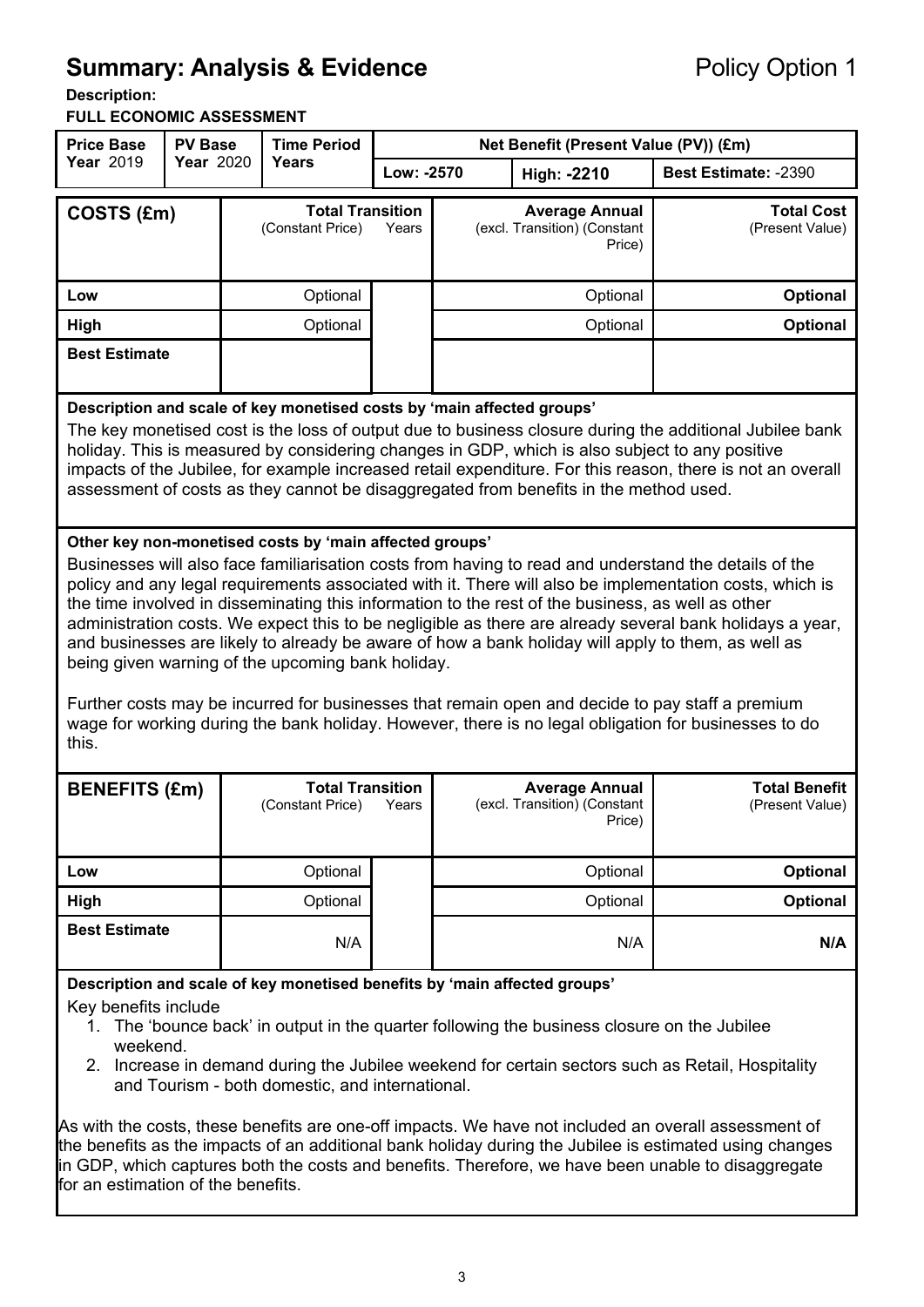#### **Other key non-monetised benefits by 'main affected groups'**

There is a significant evidence base showing the benefits of holidays for mental health and wellbeing. The Platinum Jubilee weekend can be expected to have further benefits to wellbeing since it will be part of a national celebration that can increase civic pride, social cohesion and national identity. Wellbeing benefits are not captured in our approach which considers the potential impact of the Jubilee on national output.

#### **Key assumptions/sensitivities/risks Discount rate (%)** 3.5

- 1. Estimating the net present value is sensitive to future UK GDP and growth rates which are uncertain.
- 2. The impact of an additional bank holiday on output is difficult to measure. Other variables that affect GDP may be captured when trying to examine the previous impacts of Jubilee Weekends.
- 3. Other uncertain factors that will impact the costs and benefits include consumer and business confidence, tourism and the economic context, the weather and post-COVID restrictions during the Jubilee weekend.

#### **BUSINESS ASSESSMENT (Option 1)**

| Direct impact on business (Equivalent Annual) £m: |                                  |  | Score for Business Impact Target (qualifying |
|---------------------------------------------------|----------------------------------|--|----------------------------------------------|
| <b>Costs: N/A</b>                                 | Net: N/A<br><b>Benefits: N/A</b> |  | provisions only) £m: N/A                     |
|                                                   |                                  |  |                                              |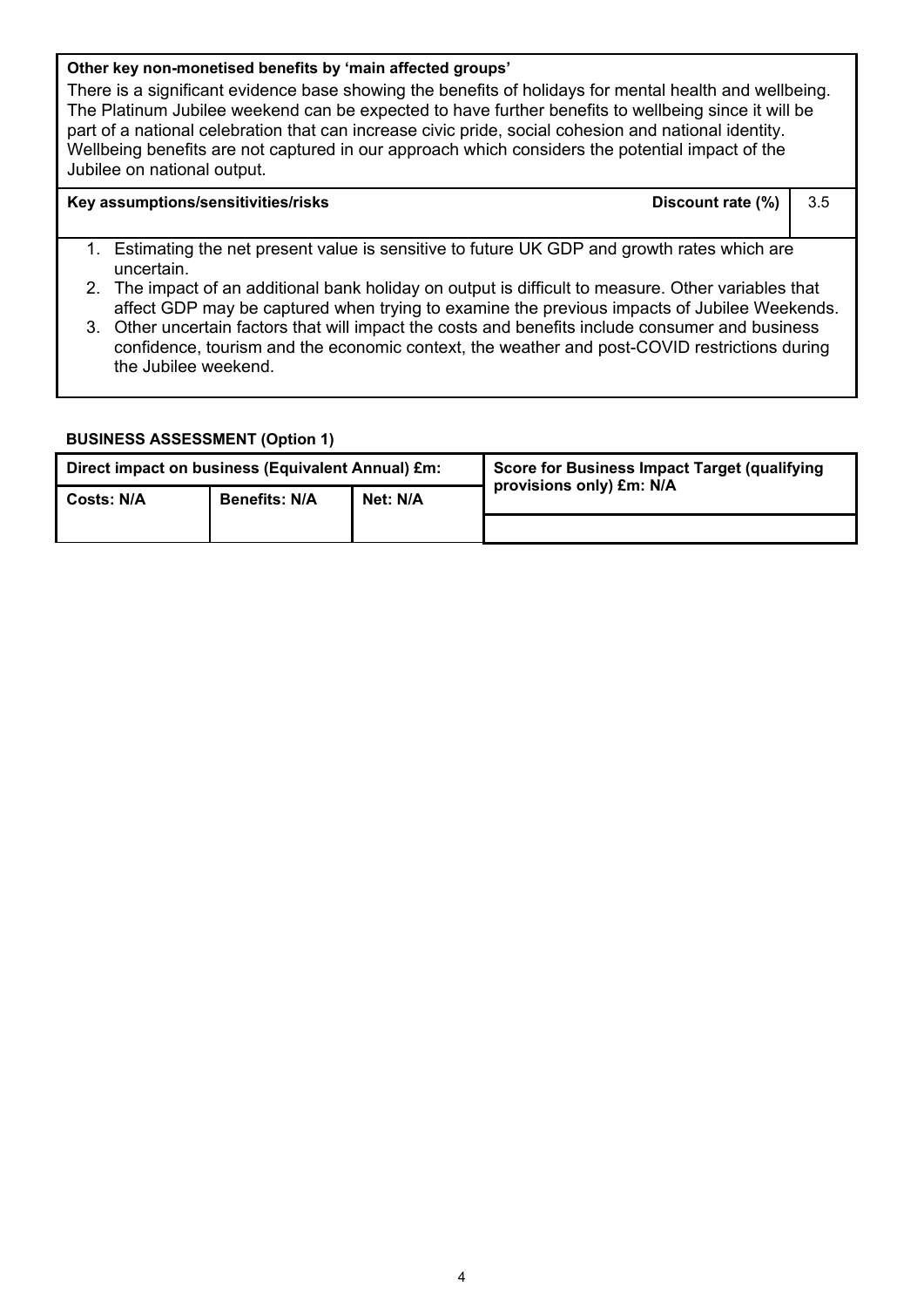# **Table of contents**

| <b>Policy Rational</b>                          | 5  |
|-------------------------------------------------|----|
| <b>Costs and Benefits</b>                       |    |
| <b>Familiarisation and Implementation Costs</b> |    |
| Monetised costs and benefits                    |    |
| <b>Regional Impacts</b>                         | 17 |
| <b>Wellbeing Benefits</b>                       | 17 |
| <b>Risks and Assumptions</b>                    | 18 |
| <b>Wider Impacts</b>                            | 19 |
| <b>Monitoring and Evaluation</b>                | 22 |
| Annex                                           | 23 |
|                                                 |    |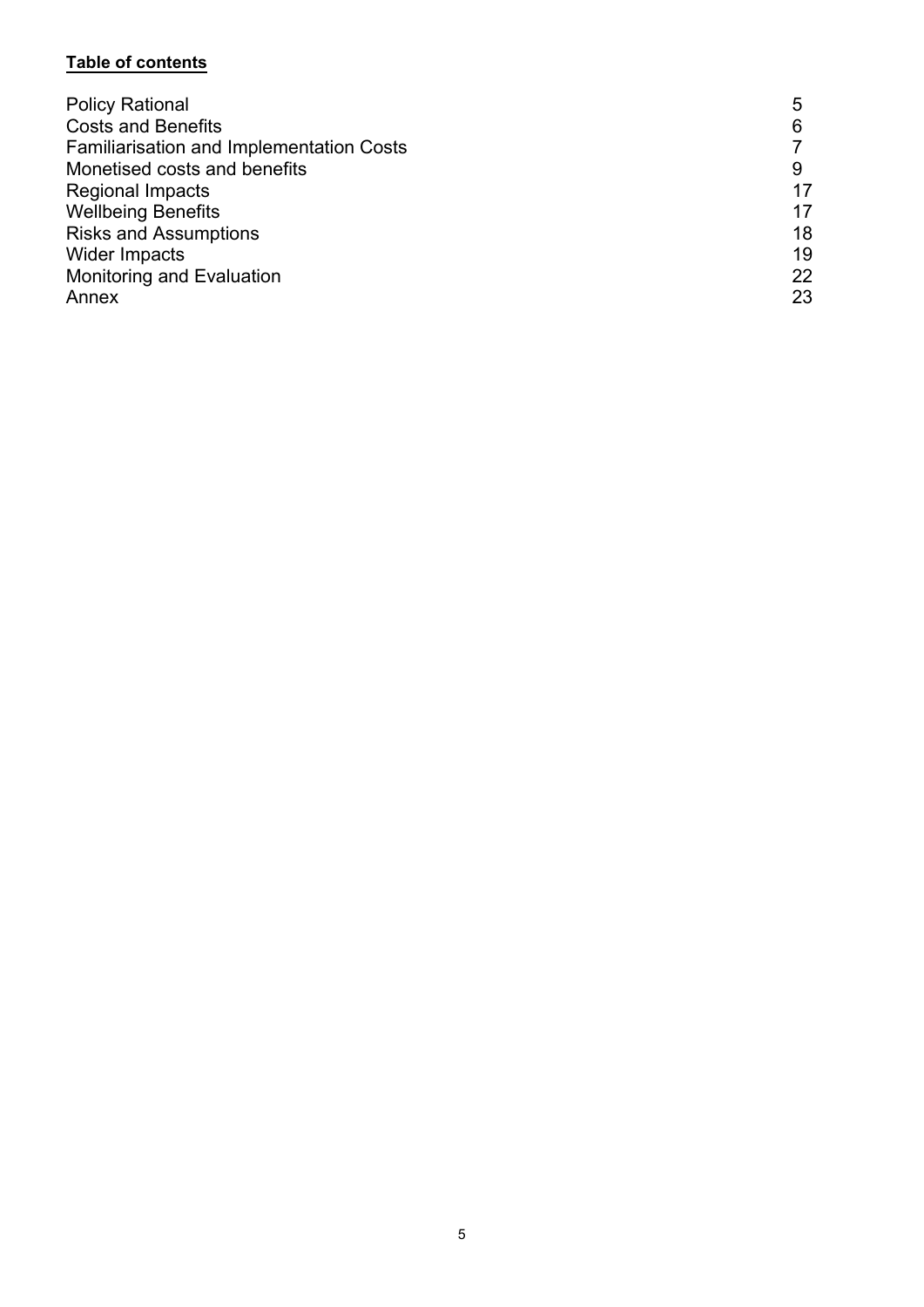# **1.0 Policy rationale**

## *Policy background*

- 1. Queen Elizabeth II acceded to the throne on 6 February 1952 and the Coronation took place on 2 June 1953. The Platinum Jubilee in 2022 will mark 70 years since Her Majesty's accession -no previous British Monarch has ever celebrated a Platinum Jubilee.
- 2. The government is planning to mark the Queen's Platinum Jubilee with a one-off additional bank holiday in 2022. This follows the precedent set for the Diamond Jubilee in 2012, the Golden Jubilee in 2002 and the Silver Jubilee in 1977. Government intervention is necessary because only the government can recommend to The Queen that She declare an extra bank holiday via a Royal Proclamation.
- 3. The late May bank holiday will be moved to Thursday 2 June 2022 and the additional bank holiday will take place on Friday 3 June 2022 throughout the UK which will therefore create a special four-day Jubilee weekend, following the precedent of previous Jubilee years.
- 4. Buckingham Palace is responsible for organising The Queen's programme, as well as overseeing the central plans for the four-day Jubilee weekend.
- 5. The Department for Digital, Culture, Media and Sport (DCMS) is responsible for co-ordinating the government-led aspects of the Platinum Jubilee celebrations. DCMS and the Royal Household will work together to ensure that this historic occasion is marked in a fitting manner. This will allow communities across the UK from all sections of society the time to come together, should they so wish, to celebrate the events of the last 70 years.
- 6. Her Majesty's power to declare additional bank holidays arises under the Banking and Financial Dealings Act 1971, and is usually undertaken on advice of ministers and BEIS.

#### *Policy implications*

- 7. The additional bank holiday scheduled for the Platinum Jubilee in 2022 will be a one-off bank holiday and does not add to the number of permanent bank holidays in the UK.
- 8. The government regularly receives requests for additional bank holidays to celebrate a variety of occasions. However, the current pattern of permanent bank holidays is well established and there is no intention to increase the number. In addition, there is no statutory right to time off for bank holidays. Any right to time off or extra pay for working on a bank holiday depends on the terms of an employee's contract of employment.
- 9. Most bank holidays are listed in the Banking and Financial Dealings Act 1971. There are other Public Holidays such as Good Friday and Christmas Day which arise through custom and practice. In addition, there are some bank holidays which are appointed or moved to another date by Royal Proclamation pursuant to powers under the 1971 Act - these include one off bank holidays to celebrate a particular occasion such as the Millennium or Royal Event. Bank holidays are devolved in Scotland, and the Scottish Government have agreed to seek bank holidays on identical dates.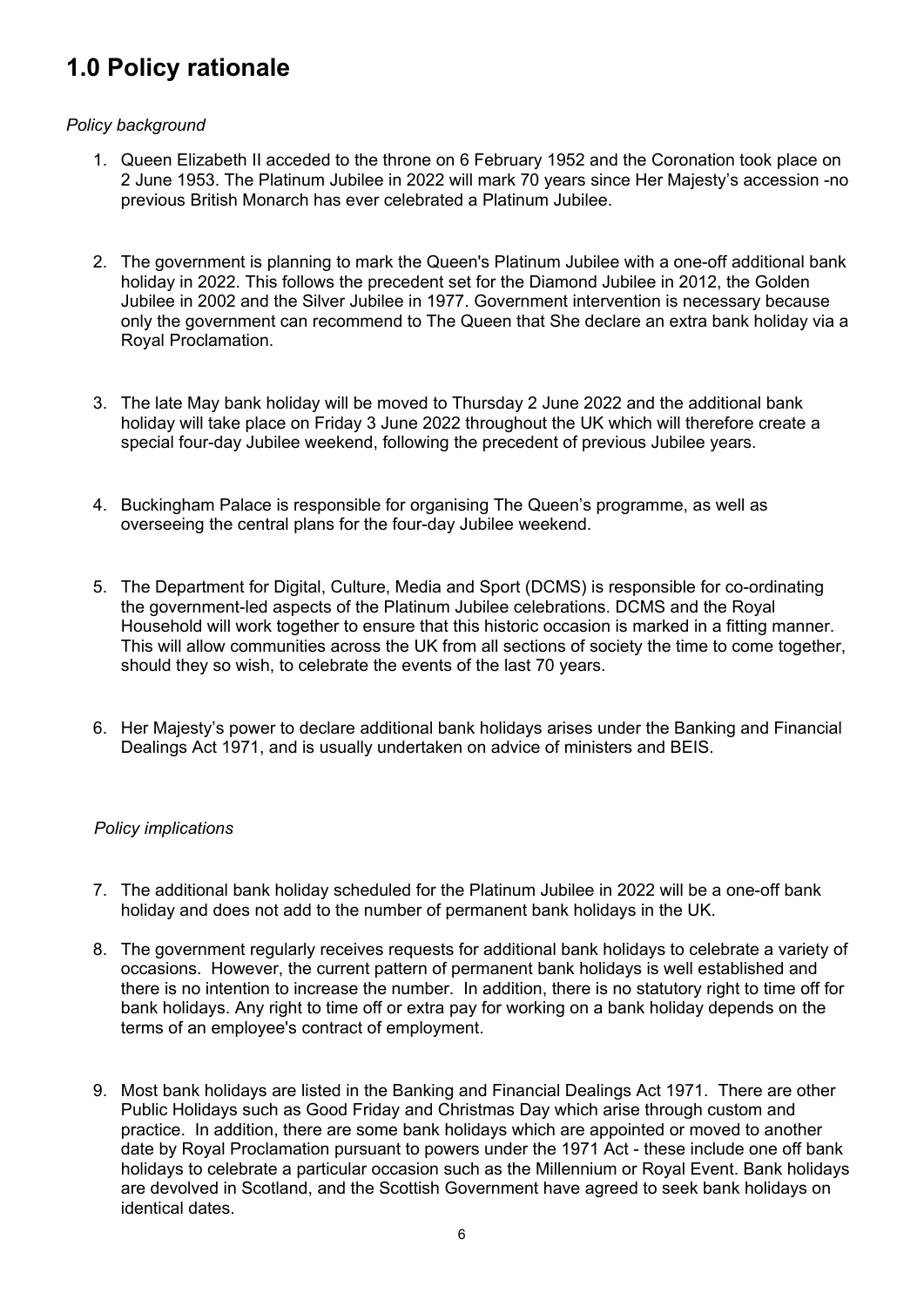10. A public consultation was not held on this issue as it was not deemed appropriate. It was also not possible to consult with business during the process of creating this Impact Assessment, as the Palace had not yet spoken publicly about the Platinum Jubilee.

# **2.0 Costs and benefits**

# **Option 0 – Do nothing**

11. This option involves doing nothing, which would mean both not having an additional bank holiday and not moving the late May bank holiday to coincide for a four-day Jubilee weekend. This option was not agreed as it would break with the tradition of marking Jubilees with an additional bank holiday.

# **Option 1 – Creating an additional bank holiday and moving the late May bank holiday to create a four-day bank holiday weekend**

12. This motion follows precedent and tradition and will create a special Jubilee weekend (moving late May bank holiday and creating an additional bank holiday) which gives communities sufficient opportunity, should they so wish, to enjoy the occasion and arrange special celebrations.

# **Costs and benefits**

- 13. Due to the policy being a one-off event it falls outside of the Better Regulation Framework; therefore, we will not calculate an Equivalent Annual Net Direct Cost to Business (EANDCB). It would be inappropriate to annualise a one-off cost such as this additional bank holiday, and as a result it is not required to calculate the EANDCB for the purposes of Business Impact Targeting reporting. As a result, the figure given is the net present value of the additional bank holiday. which is calculated by assessing the likely change in GDP because of the additional bank holiday and Jubilee celebrations.
- 14. To estimate the impact of the Jubilee weekend, we took a top-down approach to calculate the likely impact on GDP associated with the policy. This incorporates both the estimated monetised costs and monetised benefits associated with the Jubilee weekend.
- 15. The fall we predict in GDP takes into account both the output lost from the extra bank holiday, but also the output that might be gained in certain sectors like hospitality and tourism.
- [1](#page-6-0)6. We predict a 'bounce-back' effect<sup>1</sup> in the following quarter, as has been observed in previous Jubilee years, because output is displaced and businesses increase productivity to meet delivery deadlines.
- 17. A detailed sector-by-sector assessment would enable us to disaggregate the costs and benefits and give a more comprehensive estimation of the impacts of the Jubilee weekend. However, it was not feasible to quantify the specific effect on each sector. Instead, we have examined sectoral impacts under the non-monetised costs and benefits to provide further detail, acknowledging that this does not give a comprehensive analysis of all sectors.

<span id="page-6-0"></span><sup>1</sup> [Do bank holidays cost the economy?](https://www.bbc.co.uk/news/magazine-18277486) - BBC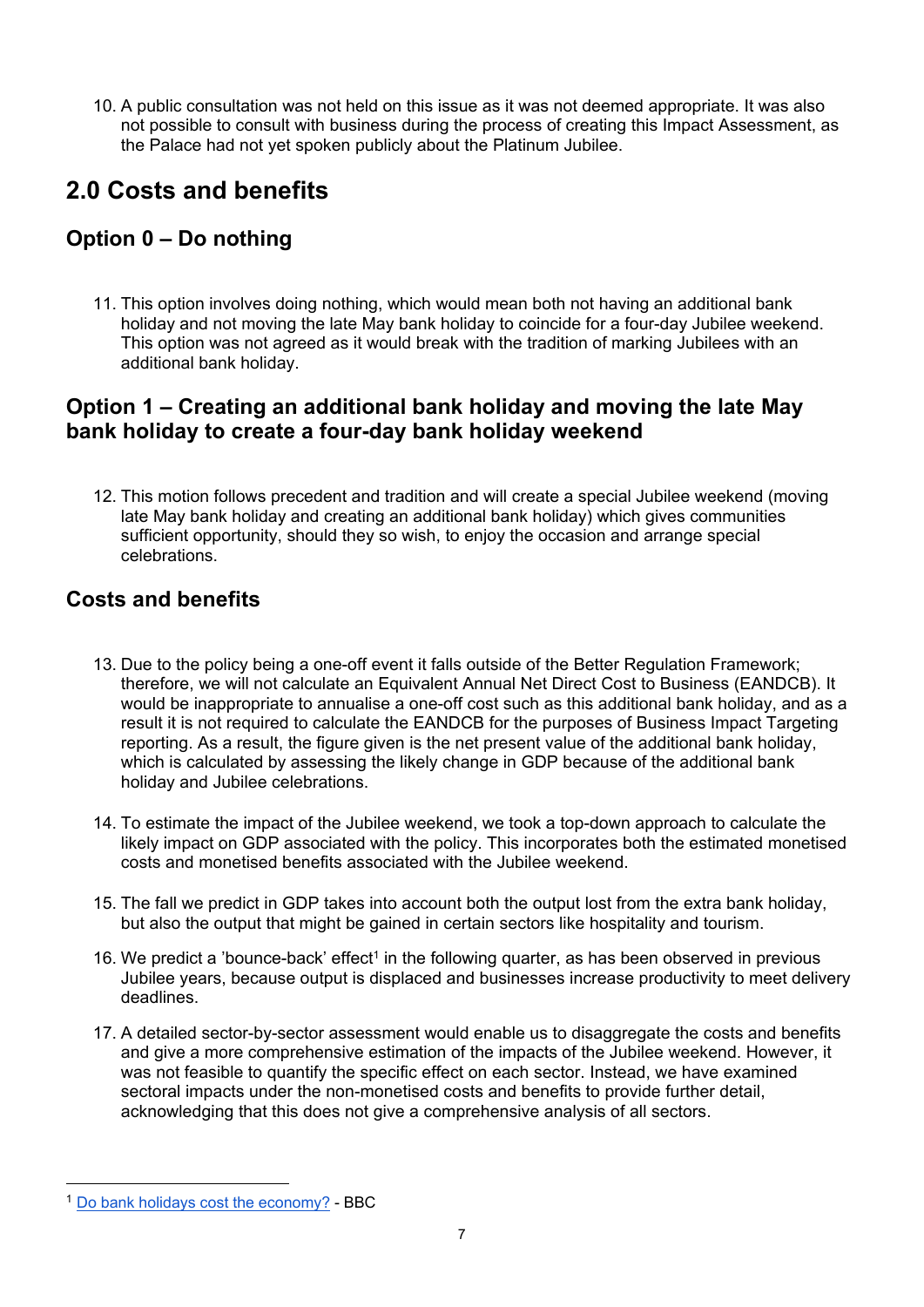#### Familiarisation and implementation costs

- 18. The initial costs are those associated with businesses familiarising themselves with the additional bank holiday and implementing any necessary changes, which would fall on businesses between when the additional bank holiday was announced and the bank holiday in 2022.
- 19. All businesses will have the familiarisation cost associated with this policy, which is the cost of having to read and understand the details of the policy and any legal requirements associated with it.

20. Following this, there may be some implementation costs:

- 1. Time spent deciding whether to remain open during the bank holiday
- 2. Time spent deciding whether to pay staff extra during the bank holiday and how much
- 3. The time involved in disseminating this information to the rest of the business.
- 4. Adjusting websites or physical signs.
- 5. Other administration costs.
- 21. The extent to which these costs are experiences depends on:
- 1. Whether a business decides to remain open or close during the Jubilee weekend.
- 2. Whether a business decides to pay staff extra for working during the Jubilee weekend.
- 22. It can be assumed that all these costs are negligible, as there are already several bank holidays a year, and businesses are likely to already be aware of how a bank holiday will apply to them. Also, businesses will have been given warning of the bank holiday, with the early announcement in November 2020.Therefore it is unlikely that a significant amount of time will be spent adjusting to the policy.
- 23. We were unable to engage with businesses and other stakeholders on this as the Palace had not yet spoken publicly about the Platinum Jubilee.

#### Previous impacts of Jubilee bank holidays on output

- 24. Prior to the COVID-19 pandemic, the largest monthly decreases in GDP were in the months of the Queen's Golden Jubilee in 2002 (-2.2%) and the Queen's Diamond Jubilee in 2012 (-1.5%), as outlined in Table 1 below. This highlights that the additional bank holiday and the associated business closure are likely to have a significant negative effect on GDP in the month they occur. However, these significant falls in GDP have historically been paired with a 'bounce back' in the following month. The 'bounce-back' effect may occur as businesses increase production to meet delivery deadlines.
- 25. Table 1 below demonstrates both the historic decrease in month-on-month GDP during June (when the Jubilee Weekends occurred) and the 'bounce-back' effect in July. Considering both these effects allows for us to consider the totality of impacts for the Jubilee weekend. Purely looking at the impacts in the month of June may be misleading as it will overestimate the costs of the additional Jubilee bank holiday.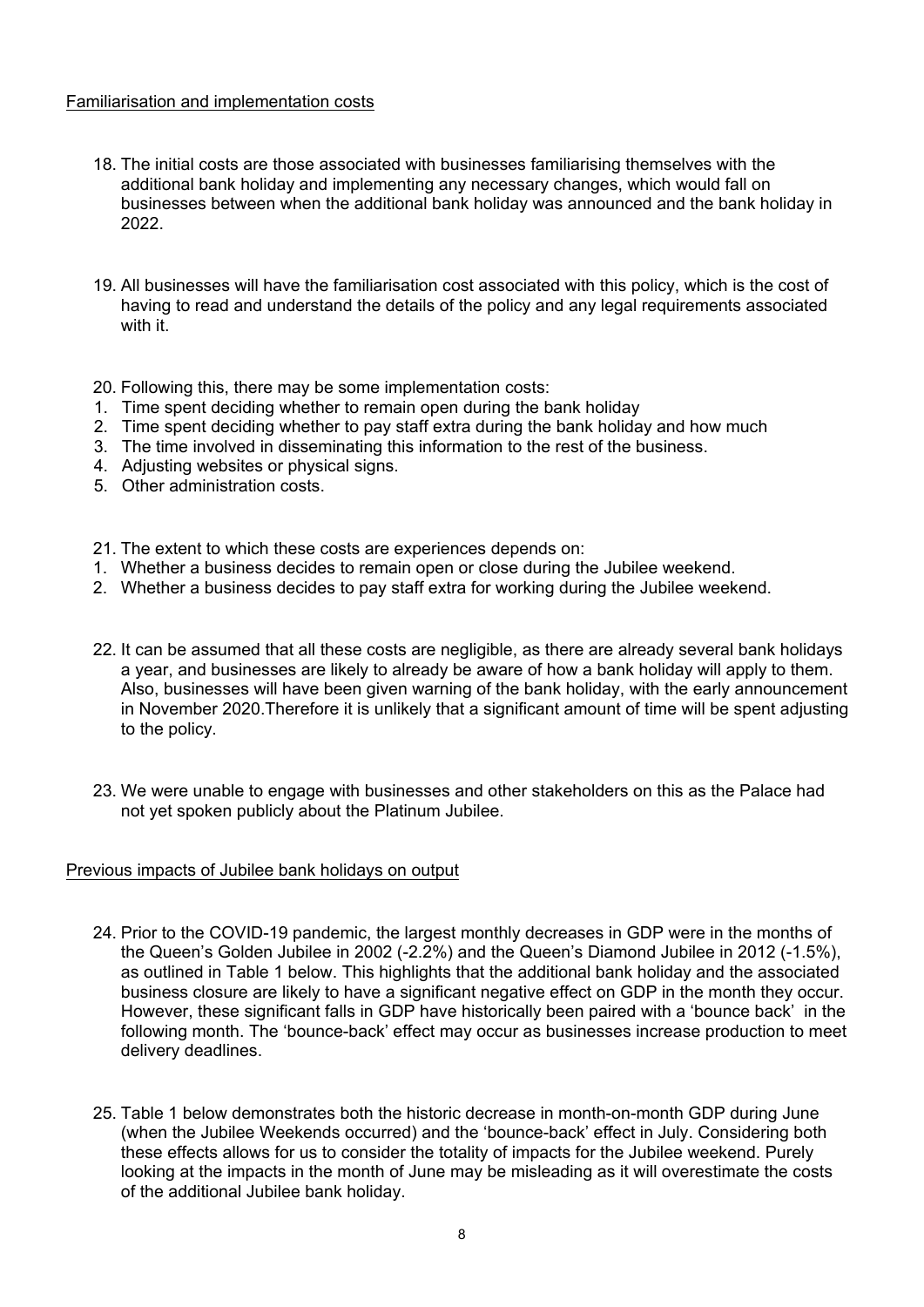# **Table 1: Monthly GDP growth rate in Jubilee bank holiday month and month following[2](#page-8-0)**

| CVM, Seasonally Adjusted | June (Jubilee month) | July  |
|--------------------------|----------------------|-------|
| 5-year average 1997-2001 | 0.35%                | 0.31% |
| Golden Jubilee (2002)    | $-2.23%$             | 1.55% |
| 5-year average 2007-2011 | 0.06%                | 0.19% |
| Diamond Jubilee (2012)   | $-1.61%$             | 1.85% |

Note**:** Monthly figures included in the table above are ONS modelled estimates, not direct observations. [3](#page-8-1)

# **Table 2: Quarterly GDP growth in Jubilee bank holiday quarters, and the quarter following (chained volume measures, seasonally adjusted)[4](#page-8-2)**

| CVM, SA                  | <b>Quarter 2 (Jubilee Quarter)</b> | <b>Quarter 3</b> |
|--------------------------|------------------------------------|------------------|
| 5-year average 1997-2001 | 0.7%                               | 0.8%             |
| Golden Jubilee (2002)    | 0.5%                               | 0.7%             |
| 5-year average 2007-2011 | 0.2%                               | 0.1%             |
| Diamond Jubilee (2012)   | $-0.1%$                            | 1.2%             |

- 26. As shown above, if the Platinum Jubilee bank holiday weekend is considered within only one month or quarter, then there is likely to be a sharp negative impact on output, as the loss in output is likely to exceed the increase in spending for that one day. However, if the impact of the bank holiday is measured over a longer period of time, then the net effect may counteract some of this decrease. The evidence suggests that firms boost production in later months to offset the loss in production from the additional day of business closure. Though firms might not be able to totally offset the loss in production for that one additional bank holiday, three months gives time to 'play catch up'. It is therefore important to consider the impact of the bank holiday on output over both Q2 and Q3 for 2022 rather than the impacts on monthly GDP.
- 27. Some firms, particularly in sectors that are more likely to see an increase in demand during the Jubilee weekend (e.g. retail and hospitality), may pay staff extra to work on the additional bank holiday; this could reflect an anticipated increase in productivity for those firms and their workers. The expected sectoral impacts of the Jubilee weekend are discussed in more detail on page 15.

<span id="page-8-0"></span><sup>2</sup> [Dataset Monthly GDP and main sectors to four decimal places](https://www.ons.gov.uk/economy/grossdomesticproductgdp/datasets/monthlygdpandmainsectorstofourdecimalplaces)

<span id="page-8-1"></span><sup>3</sup> [Statistical Special Events, Q2 2012](https://webarchive.nationalarchives.gov.uk/20160111001046/http:/www.ons.gov.uk/ons/dcp171766_274072.pdf)

<span id="page-8-2"></span><sup>4</sup> [Gross Domestic Product: Quarter on Quarter growth: CVM SA](https://www.ons.gov.uk/economy/grossdomesticproductgdp/timeseries/ihyq/qna)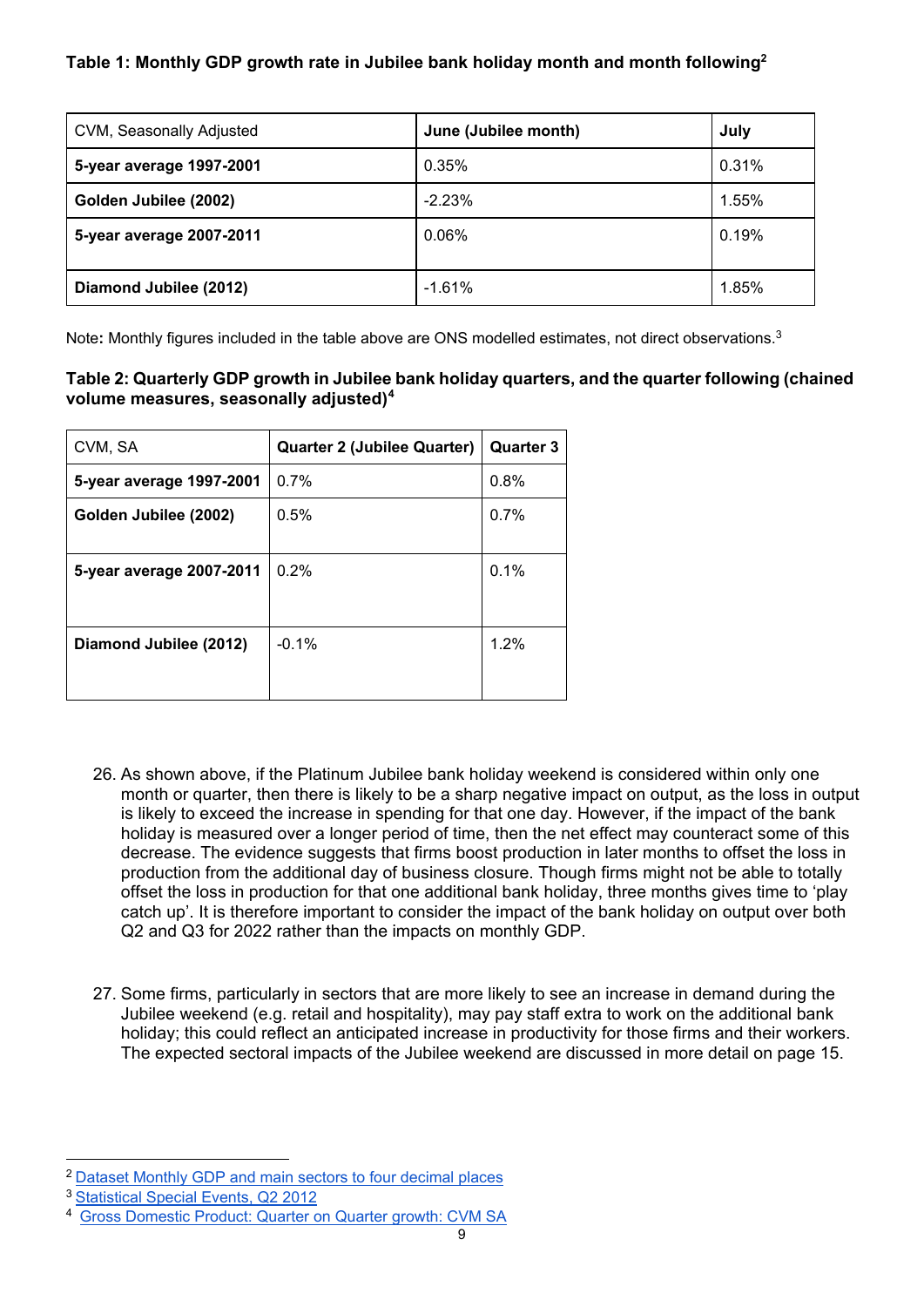28. In their Special Events in 2012 note<sup>[5](#page-9-0)</sup> the ONS took a retrospective look at the potential impact the Diamond Jubilee extra bank holiday had on UK GDP. In this they estimate that in Q2 'the impact of the Diamond Jubilee is likely to have been around 0.3 to 0.4% [decrease in] GDP". Caveating that "this is clearly a very approximate approach, but it is impossible to be more precise. Such an estimate should therefore be regarded as indicating the broad order of magnitude rather than a statistically robust estimate". It also appears this does not include any possible 'bounce-back' effect that may have occurred.

#### Degree of business closure

29. The degree of business closure will likely impact the scale of the output change from this additional bank holiday. There is little evidence available on the response of businesses to the bank holiday in terms of granting their employees the day off. Moreover, the 2022 additional bank holiday falls on a Thursday immediately followed by the late May bank holiday on Friday. Coupled with the fact that this will also be school half-term week in many cases, this long weekend is likely to have a marked effect on business decisions and the behaviours of workers in planning annual leave.

# **Monetised costs and benefits**

- 30. Replicating the method used in the 2012 Impact Assessment (see Annex C for detail) has not been deemed appropriate for estimating the impacts of the 2022 Platinum Jubilee weekend.
- 31. The approach used in this Impact Assessment examines changes in output (GDP) from the past two Jubilee Weekends (2002 and 2012) and uses this to make estimates for 2022 output in Q2 and Q3. Comparing this with a baseline gives an estimation for the impacts of the 2022 Platinum Jubilee.
- 32. It's important to consider the impacts of output across both Q2 and Q3. Since cost benefit analysis should consider all impacts of government intervention, it makes sense to include not only the effect on output over the Platinum Jubilee month, or quarter, but also the upward distortion in production figures for the quarter following the event.

# *The level of national output in 2022*

33. In order to calculate the net present value of a given reduction in GDP, a forecast of national output in 2022 is required. There is a large degree of uncertainty involved in forecasting the level of Gross Domestic Product (GDP) in 2022, particularly in light of the COVID-19 pandemic. For the purposes of this Impact Assessment, we assume that 2022 GDP follows the path implied by forecasts produced by the Office for Budget Responsibility (OBR), who produce the Government's official macroeconomic forecasts. The OBR forecasts used for this analysis were published in the OBR's November 2020 economic and fiscal outlook<sup>[6](#page-9-1)</sup>. Table 3 below shows OBR's central forecast scenario for real GDP.

## **Table 3: OBR central scenario forecast (Real GDP) - 2016 prices. Source: November 2020 economic and fiscal outlook**

| Central Scenario   2022 Q1   2022 Q2   2022 Q3   2022 Q4 |        |        |        |        |
|----------------------------------------------------------|--------|--------|--------|--------|
| $Index^*$                                                | 98.1   | 99.2   | 99.9   | 100.6  |
| $GDP$ (£m)                                               | 513963 | 519726 | 523393 | 527061 |
| $*$ 2019 Q4 = 100                                        |        |        |        |        |

<span id="page-9-0"></span><sup>5</sup> [Special Events in 2012: Impact of the Diamond Jubilee and London 2012 Olympics on the UK Economy \(ONS,](https://webarchive.nationalarchives.gov.uk/20160105214928/http:/www.ons.gov.uk/ons/rel/elmr/the-impact-of-previous-special-events-on-economic-time-series/the-diamond-jubilee-and-the-london-2012-olympics/art-jubileeolympics.html)  [2013\)](https://webarchive.nationalarchives.gov.uk/20160105214928/http:/www.ons.gov.uk/ons/rel/elmr/the-impact-of-previous-special-events-on-economic-time-series/the-diamond-jubilee-and-the-london-2012-olympics/art-jubileeolympics.html)

<span id="page-9-1"></span><sup>6</sup> [Economic and fiscal outlook - November 2020](http://cdn.obr.uk/CCS1020397650-001_OBR-November2020-EFO-v2-Web-accessible.pdf)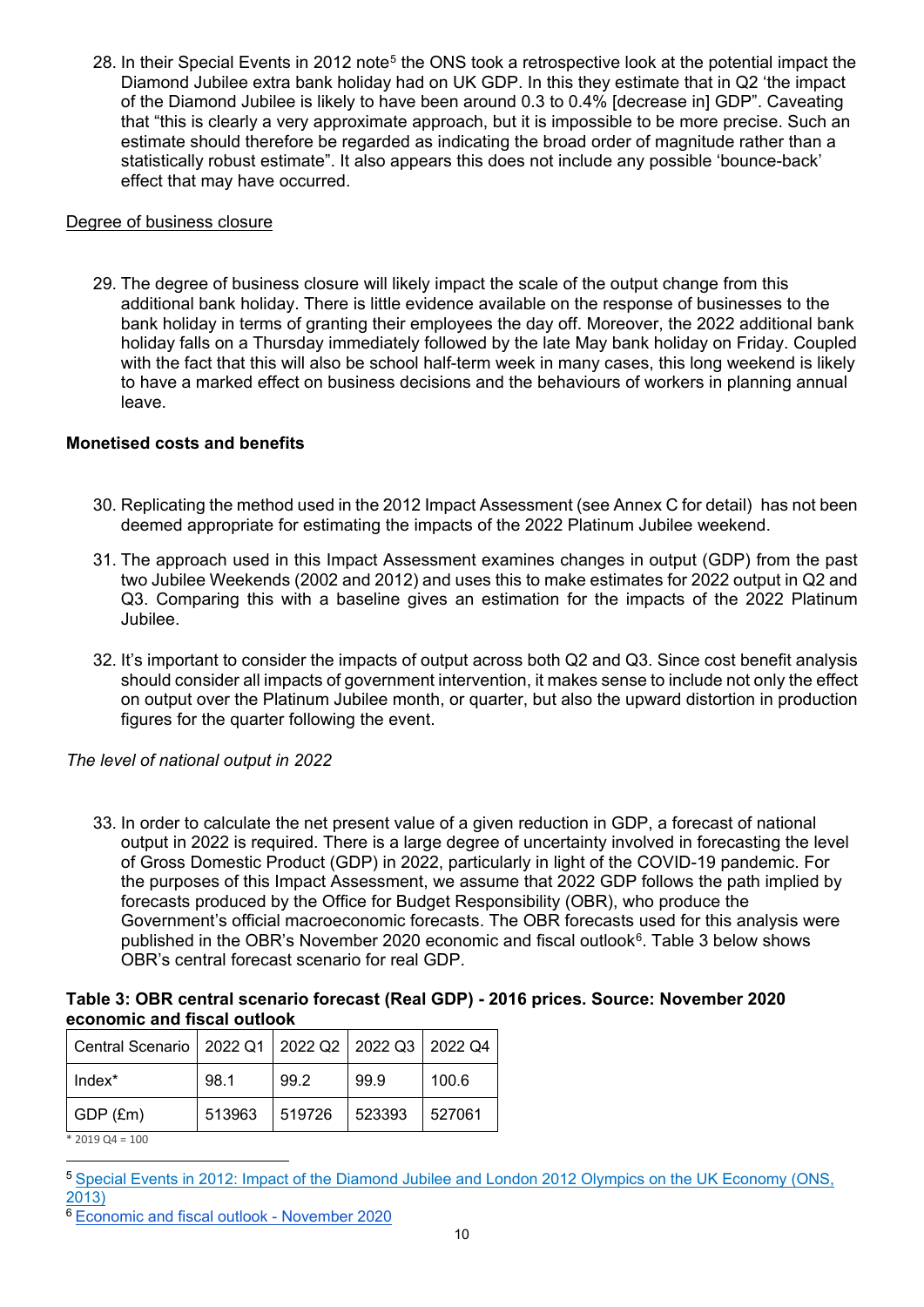- 34. If you take the central estimate, then real GDP at the time of the bank holiday (2022 Q2) is expected to be £519 billion in 2016 prices. See Annex B for the upside and downside forecast scenarios which are also included in the OBR's economic and fiscal outlook.
- 35. There is a large degree of uncertainty involved in forecasting GDP for specific quarters in 2022, especially when considering the uncertainty created by COVID-19. Using the November 2020 OBR forecasts, GDP grows by -12.4% in 2020, 8.7% in 2021 and 4.5% in 2022.

#### *Methodology: monetised costs and benefits*

- 36. To quantify the costs and benefits, we have estimated the impact of previous Jubilee weekends (2002 and 2012) by examining the Q-o-Q past GDP growth rates for quarter of the Jubilee weekend in Q2 and the following quarter Q3 in comparison to a 6-year average of Q-o-Q growth rates observed in the years surrounding the 2002 and 2012 Jubilees.
- 37. The Q-o-Q GDP growth rates in Q2 and Q3 are averaged together (Table 5) in order to create a baseline to estimate the *Jubilee effect* against. This is assumed to represent what growth would otherwise have been in Q2 and Q3 in 2002 and 2012..
- 38. The 1977 Jubilee bank holiday has not been considered due to the 45-year time gap for the upcoming Platinum Jubilee. It is assumed that due to structural changes (e.g. deindustrialisation) in the UK economy over this time period, the effects of this additional bank holiday would not be comparable.
- 39. We start by looking at the quarterly growth rates in GDP for the Jubilee years (2002 and 2012) taken from ONS (Table 4). Q2 in each year (2002 and 2012) is the quarter in which we typically would expect lower levels of growth, due to business closure on the day of the additional Jubilee bank holiday. Whereas Q3, the following quarter, we might expect an increase in growth due to a 'bounce-back' effect, for example businesses may become more productive to meet delivery deadlines. Given the absence of better data, averaged growth rates for Q2 and Q3 from 6 non-Jubilee years either side of 2002 and 2012 are used as an estimate for what growth rates would have been in Q2 and Q3 in 2002 and 2012 for a counterfactual without a Jubilee bank holiday. We then apply these growth rates to the level of GDP in Q1 in 2002 and 2012 to get an estimate of what output would have been. Dividing actual GDP by the counterfactual GDP in Q2 and Q3 gives us multipliers for an estimated *Jubilee effect*. This is then applied to the OBR forecasts for real GDP in 2022 Q2 and Q3 to give an estimate of the net present value of a Platinum Jubilee bank holiday.

#### **Table 4: Quarter-on-quarter growth rates in past Jubilee years ONS[7](#page-10-0)**

| $\Omega$ 1 | O <sub>2</sub>                         | O <sub>3</sub> | Q4    |
|------------|----------------------------------------|----------------|-------|
|            |                                        |                |       |
|            | 2002   0.44%   0.51%   0.76%           |                | 0.86% |
|            | 2012   0.64%   -0.08%   1.22%   -0.15% |                |       |

<span id="page-10-0"></span><sup>7</sup> [Gross Domestic Product: Quarter on Quarter growth: CVM SA % - ONS](https://www.ons.gov.uk/economy/grossdomesticproductgdp/timeseries/ihyq/pn2)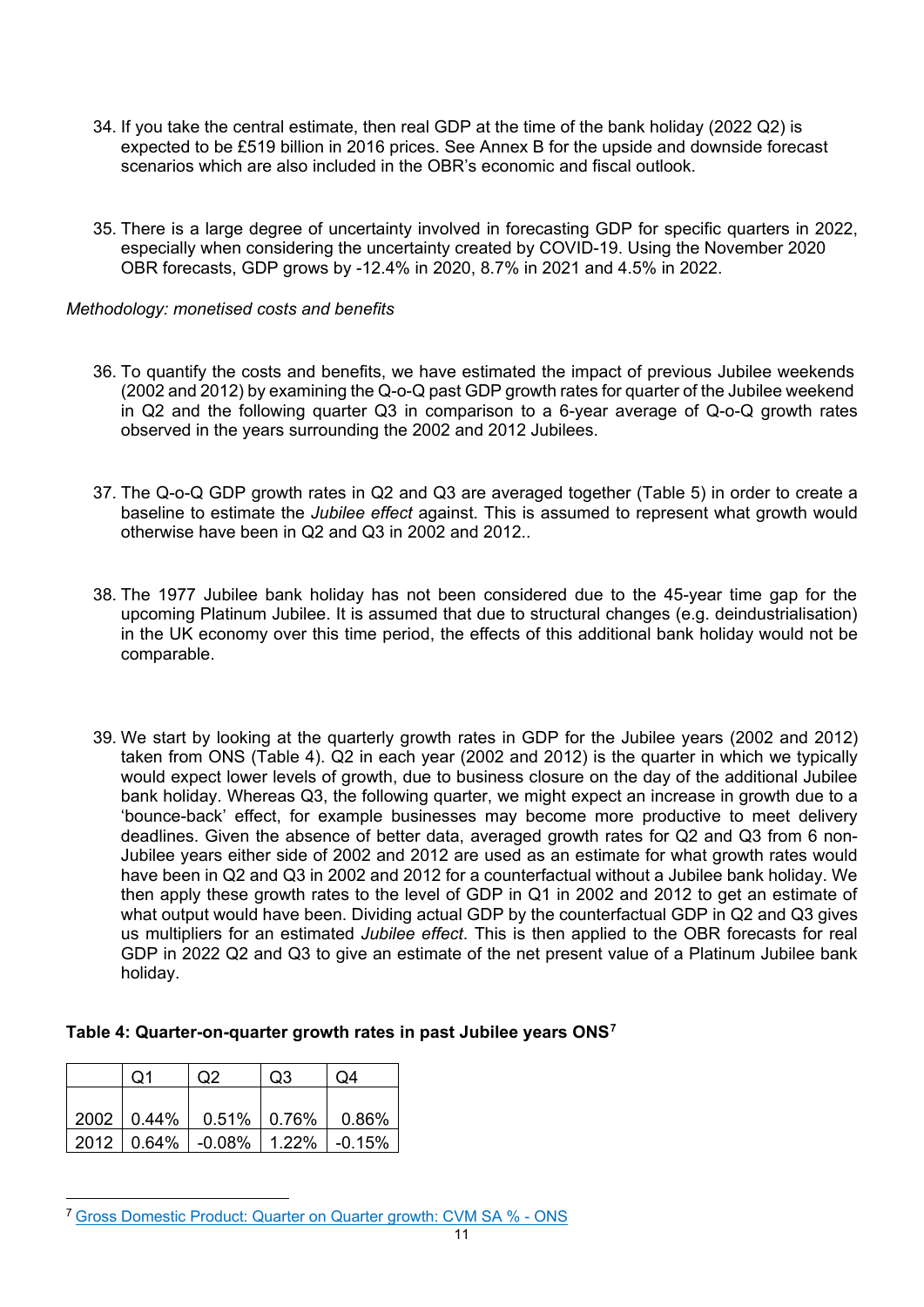40. Using the 6-year average growth of Q-o-Q growth rates for Q2 and Q3 in the years surrounding the Jubilees as a proxy for what the growth rates could have been in Q2 and Q3 of the Jubilee years. The 6-year average growth rates for Q2 and Q3 are shown in Table 5 below.

### **Table 5: Average quarter-on-quarter GDP growth rates of Q2 and Q3 in the 3 years either side of the Golden and Diamond Jubilees.**

|                                        | Q2 Growth | Q3 Growth |
|----------------------------------------|-----------|-----------|
| 6-year average 1999-2001 and 2003-2005 | 0.68%     | 0.87%     |
| 6-year average 2009-2011 and 2013-2015 | 0.52%     | 0.50%     |

41. Applying these growth rates to GDP in Q1 gives the estimations for a baseline of what real GDP would have been in Q2 and Q3 had the Jubilee not taken place. Dividing estimated GDP without a Jubilee bank holiday by actual growth in Q2 and Q3 in 2002 and 2012 gives us estimates for 2002 and 2012 Jubilee effect multipliers.

#### **Table 6: Estimated Jubilee multipliers**

| Year I Q2 |                    | Q3     |
|-----------|--------------------|--------|
|           | 2002 0.9982 0.9972 |        |
|           | 2012 0.9941        | 1.0012 |

\*Rounded to 4 decimal places

42. When applied to OBR forecast scenarios $^8$  $^8$  (see Table 3 for central scenario forecasts and Annex B for the upside and downside scenarios), this gives 6 different estimates for GDP in 2022 (2 sets of Jubilee effect multipliers x 3 scenarios) with a Jubilee weekend which includes an additional bank holiday. The net effect is therefore the difference between the original OBR forecast scenarios and the Jubilee-adjusted forecasts. The tables below show the net present value upside, central and downside OBR scenarios for the 2002 and 2012 Jubilee effect multipliers (adjusted to 2019 prices). Note that the upside (downside) scenario does not necessarily reflect an optimistic (pessimistic) net present value for the Jubilee weekend in comparison to the best estimate. This is because these scenarios represent and upside or downside for GDP in the UK as a whole (which is used as a baseline) rather than the impacts of the Jubilee weekend

#### **Table 7: Estimate net present value of 2022 Jubilee bank holiday under 2002 multiplier scenarios**

| <b>OBR Forecast Scenario</b> | Net present Value (£bn) |
|------------------------------|-------------------------|
| Upside                       | $-2.45$                 |
| Central                      | $-2.35$                 |
| Downside                     | $-2.29$                 |

<span id="page-11-0"></span><sup>8</sup> (Jubilee multiplier Q2 Year X \* OBR Scenario Y GDP Q2) + (Jubilee multiplier Q3 Year X \* OBR Scenario Y GDP) = Jubilee-adjusted output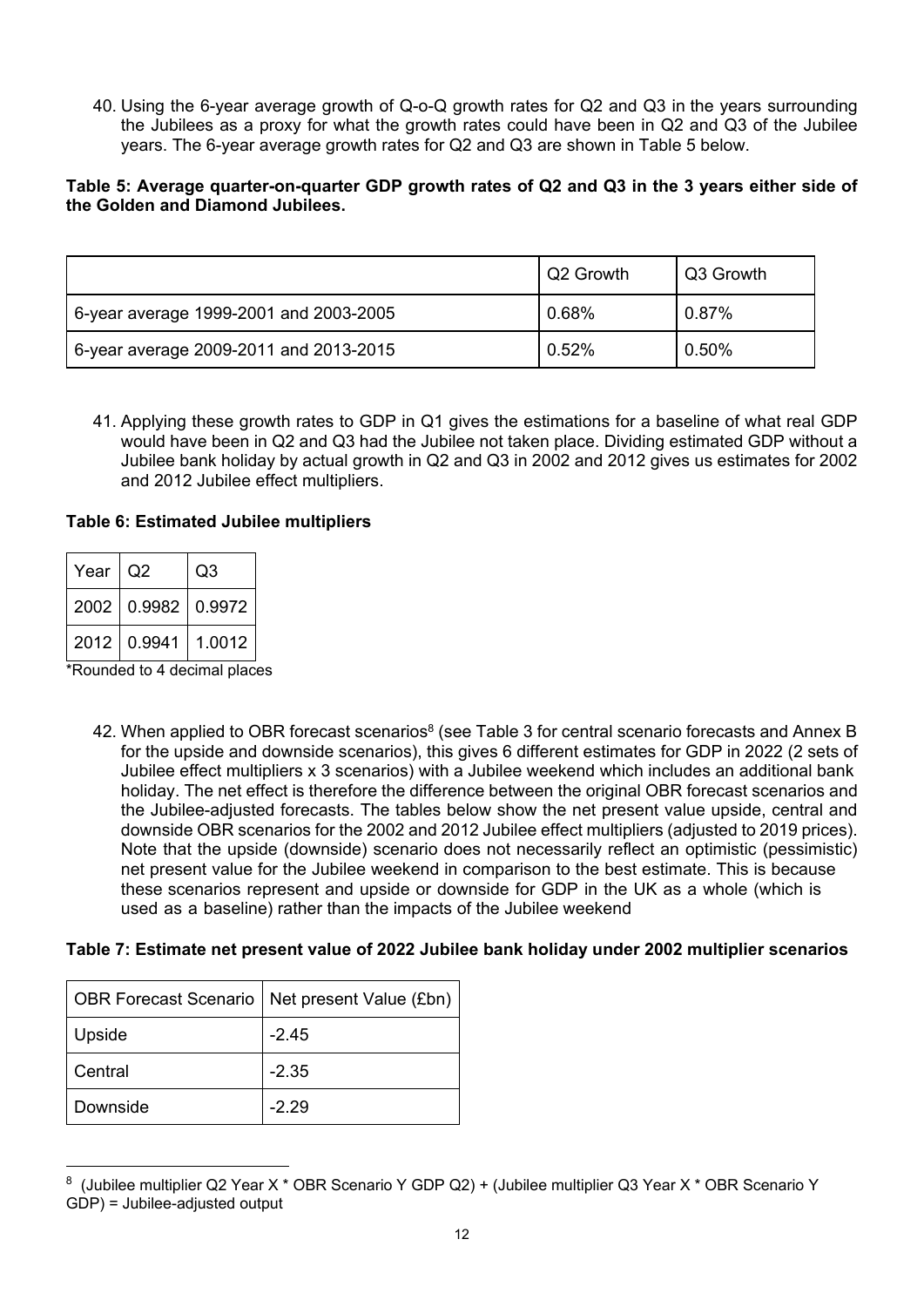**Table 8: Estimated net present value of 2022 Jubilee bank holiday under 2012 multiplier scenarios**

|          | OBR Forecast Scenario   Net present Value (£bn) |
|----------|-------------------------------------------------|
| Upside   | $-2.57$                                         |
| Central  | $-2.45$                                         |
| Downside | $-2.29$                                         |

43. In the table below, we give the final net present value estimates produced. This uses the upper and lower bound form the 6 estimates produced above, and also the best estimate, which is the average of all 6 scenarios.

**Table 9: Estimated net present value of 2022 Jubilee bank holiday.**

|                     | Net Present Value (£bn) |
|---------------------|-------------------------|
| Upper $\vert$ -2.21 |                         |
| Best                | $-2.39$                 |
| Lower               | $-2.57$                 |

\*Rounded to the nearest £10m

44. A best estimate for the final monetised impact is -£2.39 billion net present value for a Platinum Jubilee bank holiday in 2022. While the upper bound net present value is estimated to be -£2.21 billion, the lower bound net present value is estimated to be -£2.57 billion.

# *Caveats*

- 45. An important caveat to this approach is that in the attempt to measure the Jubilee effect we looked at changes to GDP in specific quarters, however there may also have been other one-off events that had a significant impact on GDP:
	- In Q2 2012, the UK experienced the wettest April to June on record. This is likely to have impacted sectors such as distribution and agriculture<sup>[9](#page-12-0)</sup>. This wet weather may account for a portion of the fall in construction output over this period, for which some work may be weather dependent. This indicates there may be an overestimation of the negative impact on production and GDP that an extra Jubilee bank holiday had in Q2 2012.
	- The London Summer Olympic Games, which took place between 27 July 12 August 2012 may have produced higher levels of economic growth in Q3 2012 (and preceding quarters) than would otherwise have been achieved as examined in DCMS' meta-evaluation of The Games<sup>[10](#page-12-1)</sup>, resulting in an overestimation in the bounce-back following the Jubilee bank holiday in Q2.

<span id="page-12-0"></span><sup>9</sup> [Special Events Q2 2012 ONS](https://webarchive.nationalarchives.gov.uk/20160111001046/http:/www.ons.gov.uk/ons/dcp171766_274072.pdf)

<span id="page-12-1"></span><sup>10</sup> [London 2012 meta-evaluation - DCMS \(2013\)](https://www.gov.uk/government/collections/london-2012-meta-evaluation)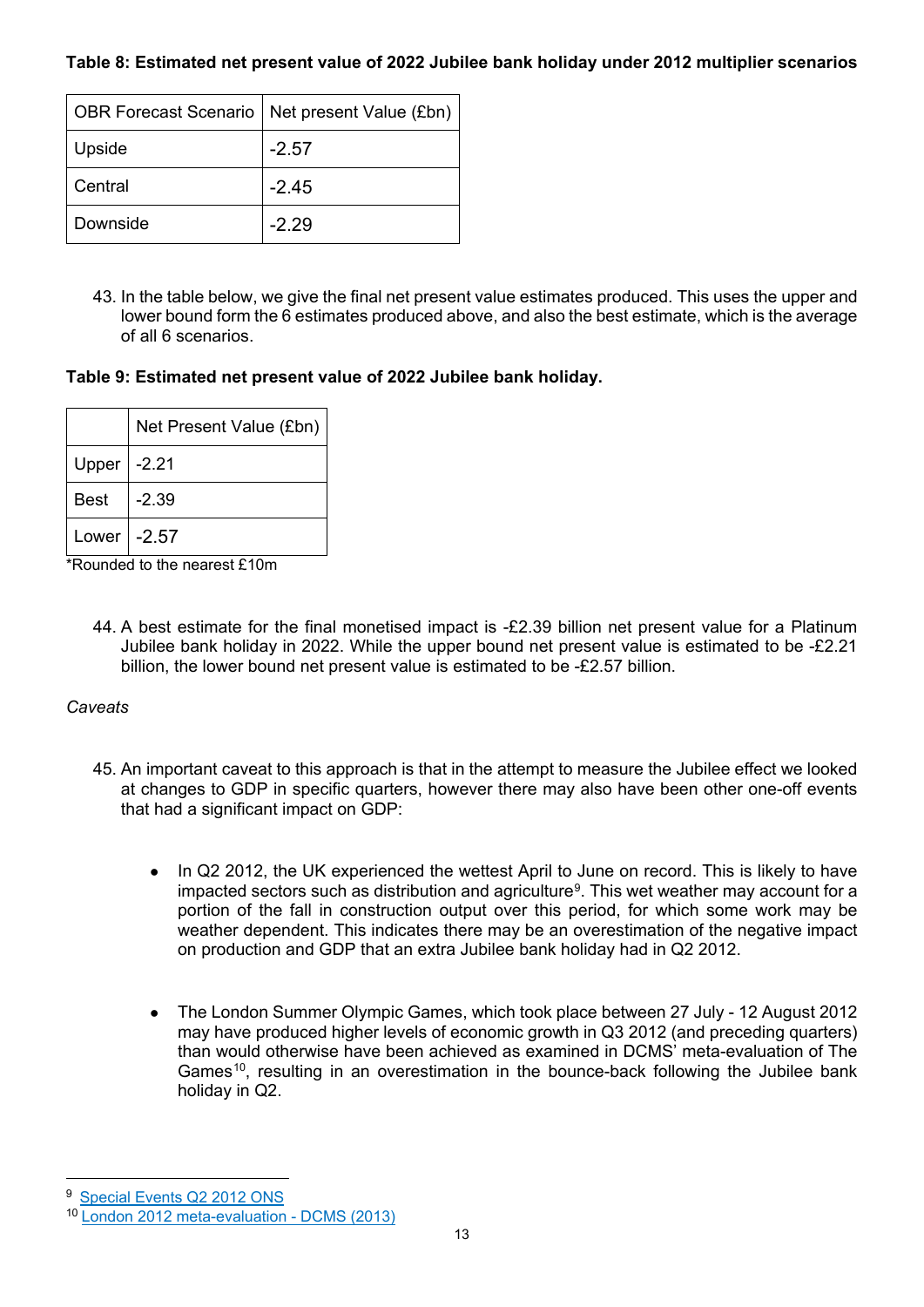- Other sporting events could also impact expenditure in certain areas, for example the UEFA European Football Championships in 2012 (hosted in Poland and Ukraine) may also have seen an increase in GDP in the UK, or at least boosted specific sectors, such as food and beverage from fans watching the games in bars and pubs. This sporting event was not considered significant enough to be classified as a special event<sup>[11](#page-13-0)</sup> by the ONS, and the impact on output is on a smaller scale than hosting the 2012 Summer Games.
- 46. A second important caveat is that the baseline of a 6-year average of Q-o-Q GDP growth rates in Q2 and Q3 in the non-Jubilee will also measure other events that influence growth in those years. For example, in 2001 shocks to the economy included 9/11 terrorist attacks in Q3 which caused national uncertainty and disruption to UK/US trade. Additionally, there were the economic impacts from a February outbreak of foot and mouth disease, which lasted 34 weeks and which is estimated to have had a cost of 0.2% of GDP in 2001<sup>[12](#page-13-1)</sup>. The 6-year average of Q-o-Q growth rates is used to reduce the baselines sensitivity to the impacts of any exceptional events.
- 47. Four other factors that increase uncertainty in estimating the cost and benefits for the 2022 Jubilee bank holiday include:
- 1. Weather
- 2. Consumer Confidence
- 3. Business Confidence
- 4. Domestic and International Tourism
- 48. *Weather* A large degree of spending on a bank holiday is both discretionary and last minute. Many individuals will observe the weather and adjust their spending pattern accordingly. Weather reports<sup>[13](#page-13-2)</sup> show that on the Jubilee weekend in 2012, there was rain or drizzle and highs of 11-12 degrees Celsius (in London). This could result in an underestimation of the potential benefits in the '2012' scenario if the weather is significantly better in 2022, as we could expect higher levels of expenditure.
- 49. *Consumer confidence* will also impact spending and in turn GDP. Consumer confidence is impacted by several factors including uncertainty, economic news and unemployment. Consumer confidence during the last Jubilee weekend was low, Deloitte's Confidence Index was -14.7% in Q2 2012[14](#page-13-3). Following this period consumer confidence never dropped below that level and peaked at -4.0% in Q2 2018, until the impacts of COVID-19 in Q1 2020. If consumer confidence is higher in Q2 2020 than in Q2 2012 and Q2 2002 then this could mean we have underestimated the benefits of the Jubilee weekend as optimism about consumer finances would likely lead to higher levels of expenditure in sectors such as retail, hospitality and entertainment.
- 50. *Business confidence* the negative impacts of the Jubilee weekend will likely come from the loss of production due to business closure. The additional bank holiday is not a statutory requirement and therefore the decision to grant time off to staff is up to businesses. Logically, we could expect businesses that are thriving to be more likely to shut down for the Jubilee weekend and allow staff to have time off as they can absorb the loss in output. Conversely, if business confidence is poor it could be that fewer businesses will decide to shut down, perhaps reducing the drop off in production over the Jubilee weekend.

<span id="page-13-0"></span><sup>11</sup> [GDP and special events in history - ONS \(2016\)](https://www.ons.gov.uk/economy/grossdomesticproductgdp/articles/gdpandspecialeventsinhistory/2016-11-25)

<span id="page-13-1"></span><sup>12</sup> [GDP and special events in history - ONS \(2016\)](https://www.ons.gov.uk/economy/grossdomesticproductgdp/articles/gdpandspecialeventsinhistory/2016-11-25)

<span id="page-13-2"></span><sup>13</sup> [Weather in June 2012 in London, England, United Kingdom](https://www.timeanddate.com/weather/uk/london/historic?month=6&year=2012)

<span id="page-13-3"></span><sup>14</sup> [The Deloitte Consumer Tracker Q3 2020](https://www2.deloitte.com/uk/en/pages/consumer-business/articles/consumer-tracker.html)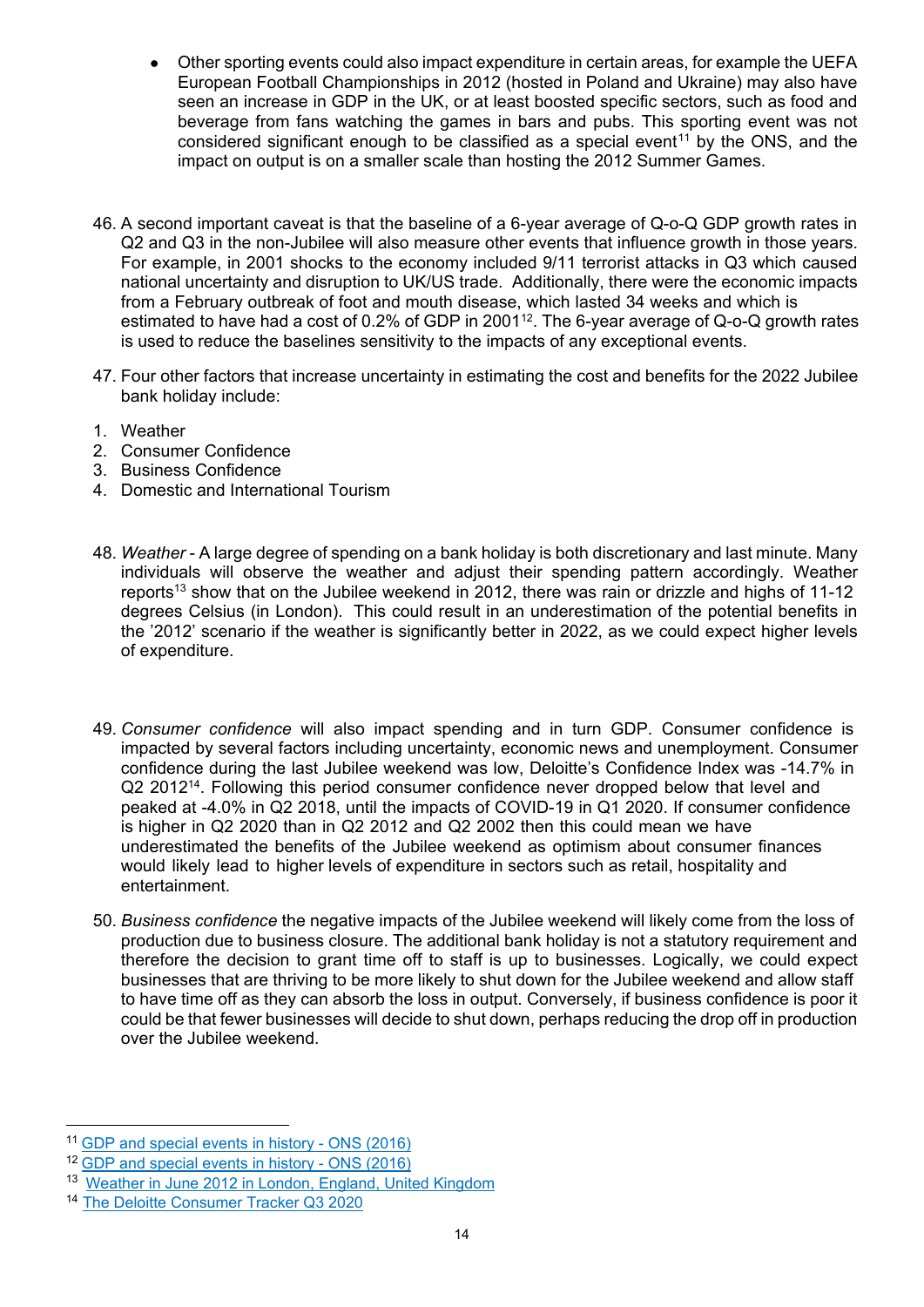- 51. *Tourism* contributed £106 billion to the British economy (GDP) in 2016 and supports 2.6 million jobs according to Visit Britain<sup>[15](#page-14-0)</sup>. Tourism expenditure is anticipated to be a significant economic benefit of the Jubilee bank holiday. It is possible that due to the restrictions on international travel due to COVID-19 that there will be pent-up demand by June 2022 and that tourism expenditure will be greater in previous years. Equally, there is a risk that if there are lower levels of consumer confidence internationally fewer overseas visitors will participate in the Jubilee celebration and tourism expenditure will be lower. Due to the high degree of uncertainty, we have not made an attempt to estimate how tourism expenditure may be impacted in relation to previous Jubilee bank holidays.
- 52. The economic benefits derived from consumer spending within the UK, may be reduced if more UK residents decide to spend the Jubilee weekend abroad. If more UK residents use this opportunity to holiday abroad, this may reduce domestic demand for retail and domestic tourism. However, the uncertainty involved with Brexit coupled with the impacts of COVID-19, makes it difficult to estimate whether demand for international travel will be higher or lower than previous Bank holiday weekends.
- 53. Unfortunately, the lack of a counterfactual to these events makes the impact of any specific event difficult to quantify, therefore we have not tried to adjust our calculations to consider these four factors in this methodology. For example, the ONS point out in their note on Special Events in 2012<sup>[16](#page-14-1)</sup> the challenges in examining the GDP impact from the London Olympics Games, explaining 'while we might expect the overall impact on economic activity to be positive, in most cases it is impossible to distinguish the precise effects of the Games from the normal variation that typifies most economic time series. And even the direction of the impact may not always be clear to the extent that the Games might have displaced other activities, the impact in some sectors could even be negative.'
- 54. Finally, there is a large degree of uncertainty present when forecasting 2022 GDP. Since this is used as a baseline for estimating the impact of the Jubilee weekend on output this increases the uncertainty of the net present value estimates.

## **Non-monetised costs and benefits**

#### Sectoral impact:

- 55. Certain sectors of the economy will have differing closure rates over the bank holiday and therefore the revenue impact will not be uniform across sectors. If the economic costs to firms in sectors that experience reduced output on the Jubilee bank holiday are not recovered this will create firms that are winners and losers from the extra bank holiday.
- 56. Tables 10 and 11 below set out the data on four broad sectors of the economy (Agriculture, Production, Construction and Services). Examining GDP in the month of the Jubilee weekend, agriculture appears to be the least impacted of the four sectors. This could be due to the essential nature of the industry resulting in lower closure rates. Both production and services have seen a net-negative impact in both the Golden and Diamond Jubilee months (June 2002 and June 2012), this may suggest they have comparatively higher closure rates during the bank holidays with more workers taking the day off. Although during the Gold Jubilee the construction sector did not see a decline in month-to-month GDP, there was a sharp decline of 4.45% in June 2012 during the Diamond Jubilee. It is unclear what exactly accounts for this distinct greater GDP loss for construction in comparison to the previous Jubilee.

## **Table 10: Month-on-Month change in GDP for ONS Indexes (Agriculture, Production, Construction and Services) in June (bank holiday month) 2002 and 2012**

<span id="page-14-0"></span><sup>&</sup>lt;sup>15</sup> [The value of tourism in England](https://www.visitbritain.org/value-tourism-england) - Visit Britain

<span id="page-14-1"></span><sup>16</sup> [Special Events in 2012: Impact of the Diamond Jubilee and London 2012 Olympics on the UK Economy \(ONS,](https://webarchive.nationalarchives.gov.uk/20160105214928/http:/www.ons.gov.uk/ons/rel/elmr/the-impact-of-previous-special-events-on-economic-time-series/the-diamond-jubilee-and-the-london-2012-olympics/art-jubileeolympics.html)  [2013\)](https://webarchive.nationalarchives.gov.uk/20160105214928/http:/www.ons.gov.uk/ons/rel/elmr/the-impact-of-previous-special-events-on-economic-time-series/the-diamond-jubilee-and-the-london-2012-olympics/art-jubileeolympics.html)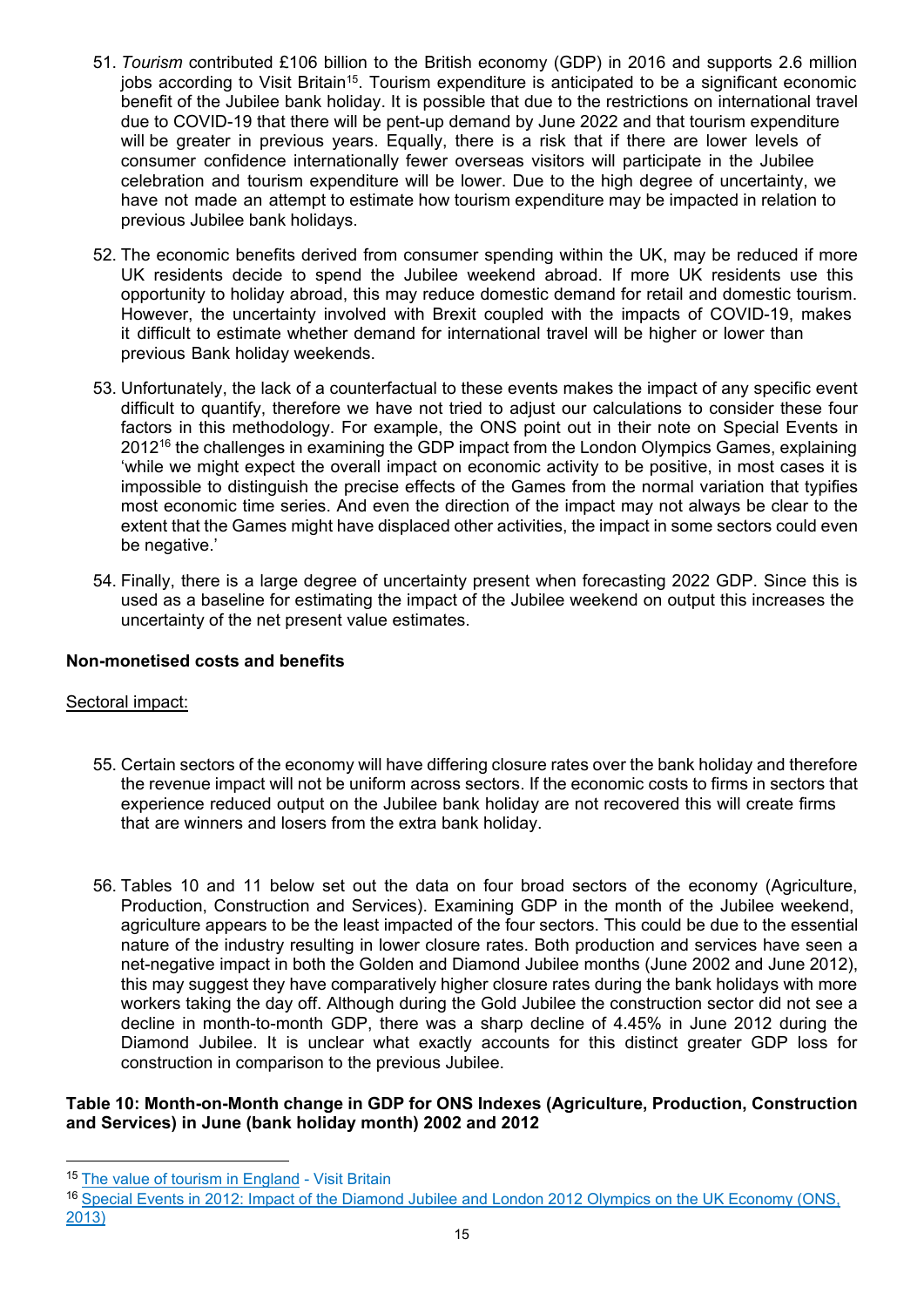| CVM, SA, %               | Month on month change in GDP, June |                   |                     |                 |
|--------------------------|------------------------------------|-------------------|---------------------|-----------------|
|                          | <b>Agriculture</b>                 | <b>Production</b> | <b>Construction</b> | <b>Services</b> |
| 5-year average 1997-2001 | 0.52%                              | 0.21%             | $-0.27%$            | 0.43%           |
| Golden Jubilee (2002)    | $-0.85%$                           | $-3.53\%$         | 0.77%               | $-2.20%$        |
| 5-year average 2007-2011 | $-0.38%$                           | $-0.49%$          | 0.15%               | 0.17%           |
| Diamond Jubilee (2012)   | 0.09%                              | $-2.06\%$         | $-4.45%$            | $-1.35%$        |

# **Table 11: Month-on-Month change in GDP for ONS Indexes (Agriculture, Production, Construction and Services) in July 2002 and 2012**

| CVM, SA, %               | Month on month change in GDP, July |                   |                     |                 |
|--------------------------|------------------------------------|-------------------|---------------------|-----------------|
|                          | <b>Agriculture</b>                 | <b>Production</b> | <b>Construction</b> | <b>Services</b> |
| 5-year average 1997-2001 | 0.50%                              | 0.21%             | $-0.27%$            | 0.43%           |
| Golden Jubilee (2002)    | $-0.12%$                           | 1.14%             | 1.33%               | 1.68%           |
|                          |                                    |                   |                     |                 |
| 5-year average 2007-2011 | $-0.10%$                           | 0.16%             | $-0.33%$            | 0.24%           |
| Diamond Jubilee (2012)   | $-0.21%$                           | 2.78%             | 1.45%               | 1.73%           |

- 57. Within each of these sectors it is likely there will also be further discrepancies in the levels of impact. For example, certain aspects of the services industry which are non-essential could face high levels of closure (e.g. financial services)<sup>[17](#page-15-0)</sup>, while essential services may have comparatively lower levels of closure (e.g. government services such as health and policing). Disaggregating these sectors and examining how each might be affected has not been deemed proportional for the purposes of this impact assessment.
- 58. Different impacts may occur in 2022 due to the changing structure of the UK economy. There has been a continuation of the trend towards deindustrialisation in the United Kingdom - in 2019 there are 866,000 fewer jobs in manufacturing than there was in The Queen's Golden Jubilee year in 2002<sup>[18](#page-15-1)</sup>. Meanwhile, employment has increased in the UK's growing services sector<sup>[19](#page-15-2)</sup>. Given that the GDP loss was marginally suppressed for services than in production during the Diamond Jubilee in 2012 (1.35% GDP loss for services in the Jubilee month in comparison to 2.06% GDP loss in production, Table 10) this suggests that an additional bank holiday for The Queen's Platinum Jubilee in 2022 could have a lower cost burden on the economy than previous bank holidays. However, this is just one aspect of the economy and within these sectors there will have been further structural changes.

<span id="page-15-0"></span><sup>&</sup>lt;sup>17</sup> Special Events in 2012: Impact of the Diamond Jubilee and London 2012 Olympics on the UK Economy (ONS, [2013\)](https://webarchive.nationalarchives.gov.uk/20160105214928/http:/www.ons.gov.uk/ons/rel/elmr/the-impact-of-previous-special-events-on-economic-time-series/the-diamond-jubilee-and-the-london-2012-olympics/art-jubileeolympics.html)

<span id="page-15-1"></span> $\frac{18}{18}$  House of Commons Briefing Paper – Manufacturing: Statistics and Policy (2020)

<span id="page-15-2"></span><sup>19</sup> [Services sector, UK: 2008 to 2018](https://www.ons.gov.uk/economy/economicoutputandproductivity/output/articles/servicessectoruk/2008to2018)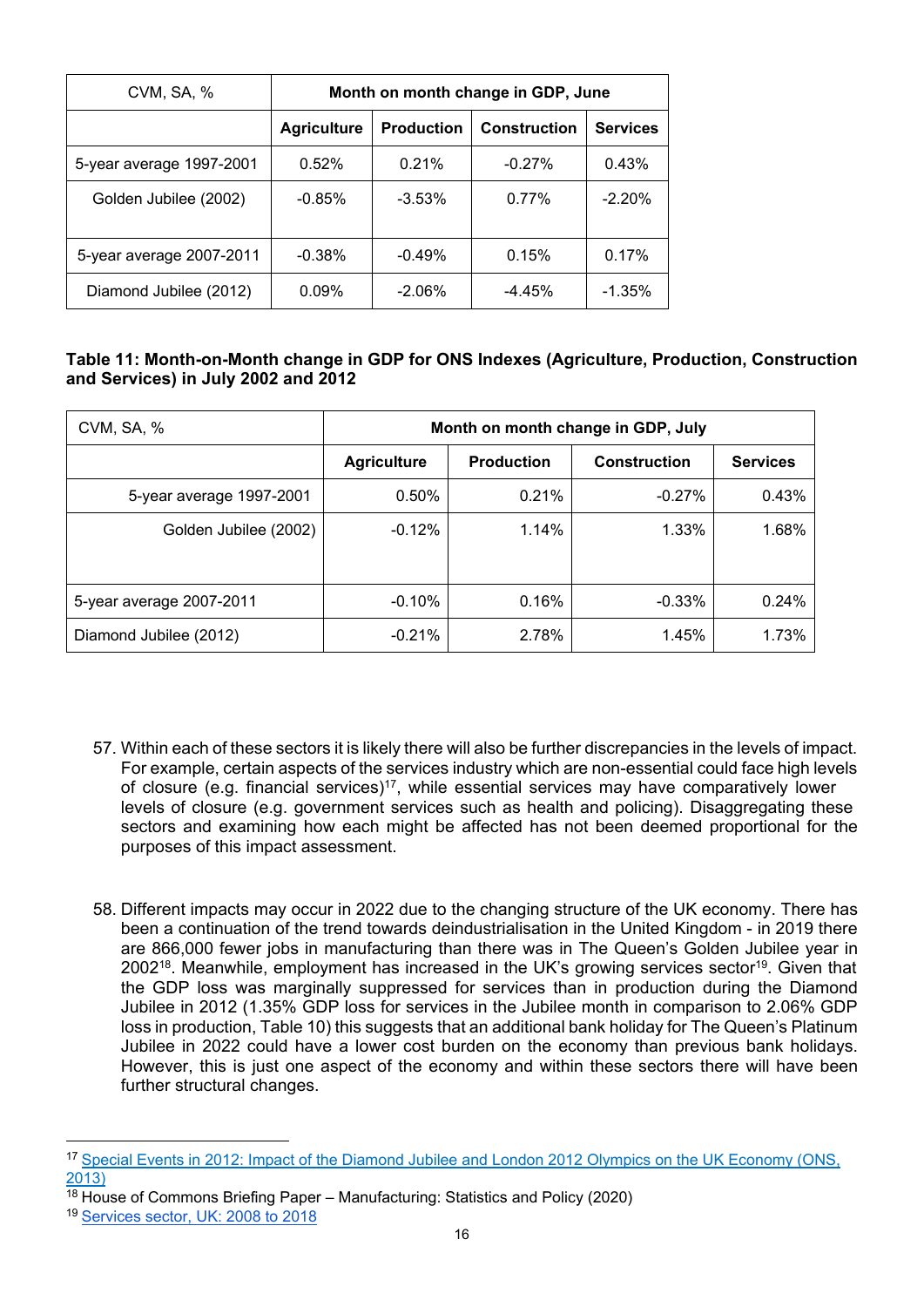- 59. It is difficult to predict how the impact of a bank holiday on UK GDP has changed in comparison to previous years (2002 and 2012) as a result of structural changes in the economy, therefore we have not attempted to quantify this effect or adjust our monetised costs accordingly. However, because of significant structural changes (e.g. deindustrialisation) to the UK economy since the 1970s<sup>[20](#page-16-0)</sup>, we have not considered the Silver Jubilee (1977) impact in the previous effects of an extra Jubilee bank holiday method when estimating the impact on GDP.
- 60. There are likely to be some sectors which benefit from the additional bank holiday. Tourism, hospitality and retail sectors are expected to benefit significantly from the additional bank holiday for The Queen's Platinum Jubilee. Additionally, these are all sectors which have been economically impeded a disproportionate amount due to the effects of COVID-19 and the implementation of lockdown. For example, in the ONS Business Impact of Coronavirus Survey (Wave 15, 21 September to 4 October 2020) 17.3% of businesses in the Accommodation and Food Services sector reported a severe risk of insolvency.
- 61. For the August 2019 Bank holiday weekend, a Visit England survey showed that 17% of adults in Britain planned to take a holiday in the UK over the August bank holiday (8.6m adults) and 16% 'definitely planned' to take a holiday in England (8.1m adults). This corresponds to an estimated spend of £2.1 billion in the UK, and £2.0 billion in England alone.
- 62. However, this does not show the *additional* impact spend and tourism activity over a typical weekend. In assessing benefits, the 2012 Diamond Jubilee Impact Assessment cited estimates for the additional retail sales revenue generated from the Royal Wedding in April 2011, ranging from £515m by the Centre of Retail Research to £620m by Verdict Research. The circumstances surrounding 'special' bank holidays such as Jubilees or Royal Weddings could lead to a further boost in overseas tourism in comparison to regular bank holidays.
- 63. CEBR have previously estimated that typically, retail sales are boosted by 15% per day for a bank holiday, though the mix changes with a bias towards furniture, gardening and DIY<sup>[21](#page-16-1)</sup>. In the report it was also estimated hospitality and catering are typically boosted by 20% on a bank holiday compared with a weekend. At 2019 spending levels that would imply additional expenditure of £180 million on retail and an additional £40 million on hospitality and catering.

# Regional impacts

64. In order to examine how the additional bank holiday may create regional winners and losers in the UK we have considered the regional GVA (Gross Value Added) of the sectors of the economy who we assume are most likely to benefit (see paragraphs 72 to 75) in Table 12 below. This is considered as a proxy for the distributional effect across different regions in the UK.

# **Table 12: Regional share of GVA as a percentage of the total for selected sectors[22](#page-16-2)**

<span id="page-16-0"></span><sup>20</sup> [Changes in the economy since the 1970s - ONS \(2019\)](https://www.ons.gov.uk/economy/economicoutputandproductivity/output/articles/changesintheeconomysincethe1970s/2019-09-02)

<span id="page-16-1"></span><sup>&</sup>lt;sup>21</sup> [An October bank holiday may even boost the economy but does that mean we should move to a 4 day week?](https://cebr.com/reports/an-october-bank-holiday-may-even-boost-the-economy-but-does-that-mean-we-should-move-to-a-4-day-week/)

<span id="page-16-2"></span><sup>22</sup> [Gross Value Added \(GVA\)](https://www.ons.gov.uk/economy/grossvalueaddedgva) - ONS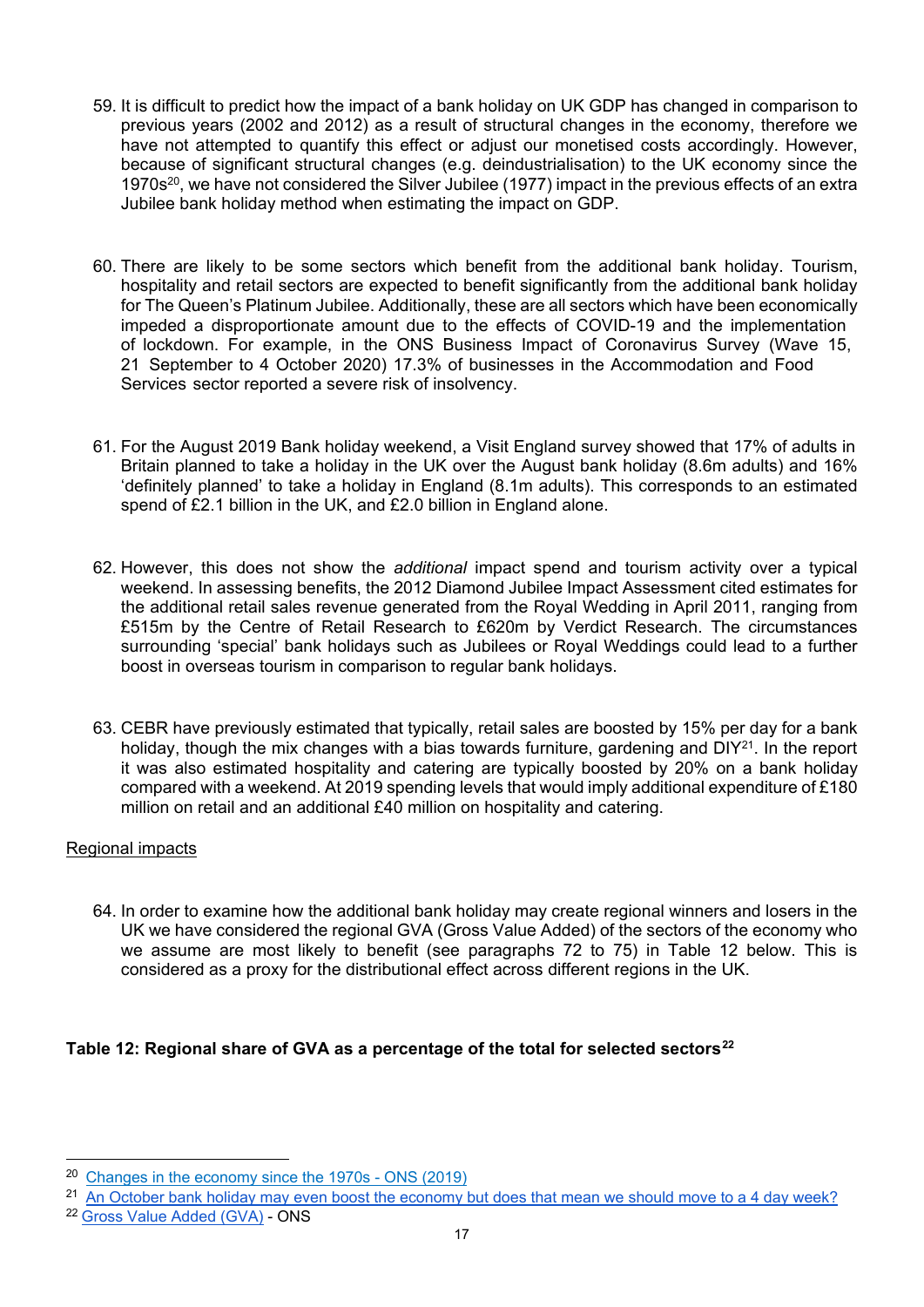| Region                                                     | Share of<br>UK GDP <sup>23</sup>    | Share of<br>Retail<br><b>GVA</b> | Share of Food and<br><b>Beverage Services</b><br><b>GVA</b> | Share of<br>Accommodation<br><b>GVA</b>                                      | Share of<br>Tourism<br><b>GVA</b> |
|------------------------------------------------------------|-------------------------------------|----------------------------------|-------------------------------------------------------------|------------------------------------------------------------------------------|-----------------------------------|
| <b>North East</b>                                          | 3%                                  | 3%                               | 3%                                                          | 2%                                                                           | 3%                                |
| North West                                                 | 10%                                 | 11%                              | 10%                                                         | 9%                                                                           | 10%                               |
| Yorkshire and<br>The Humber                                | 7%                                  | 7%                               | 6%                                                          | 6%                                                                           | 6%                                |
| <b>East Midlands</b>                                       | 6%                                  | 6%                               | 6%                                                          | 4%                                                                           | 5%                                |
| <b>West Midlands</b>                                       | 8%                                  | 7%                               | 8%                                                          | 4%                                                                           | 7%                                |
| East of<br>England                                         | 9%                                  | 10%                              | 8%                                                          | 8%                                                                           | 8%                                |
| London                                                     | 23%                                 | 19%                              | 24%                                                         | 23%                                                                          | 26%                               |
| South East                                                 | 15%                                 | 13%                              | 14%                                                         | 13%                                                                          | 14%                               |
| South West                                                 | 7%                                  | 8%                               | 8%                                                          | 13%                                                                          | 8%                                |
| Wales                                                      | 4%                                  | 4%                               | 3%                                                          | 5%                                                                           | 4%                                |
| Scotland                                                   | 8%                                  | 8%                               | 8%                                                          | 11%                                                                          | 8%                                |
| Northern<br>Ireland<br>$*$ $\cap$ $\ldots$ $\cap$ $\vdots$ | 2%<br>والملاط والمتعاون والمستراكية | 4%<br>$-1.001$<br>- 41-          | 2%<br>$-11112$ CDD $M_2H_2$ Ok.<br>والمراجل المراد          | 2%<br>$\mathcal{L}$ for the extension of the fact $\mathcal{L}(\mathcal{L})$ | 2%                                |

\*Green: Share of industry at least 2% greater than share of UK GDP, Yellow: Share of industry within 2% of share of UK GDP, Red: Share of industry less than 2% share of UK GDP

- 65. The table above does not suggest there will be a significant distributional effect across the broad regions in the UK since in most instances a region's GVA share of a sector likely to benefit is within 1-2% of the region's share of total GDP. However, there are some exceptions to this, notably London having a disproportionately high share of tourism (26%) but a lower share of retail (19%) in comparison to London's share of UK GDP. Additionally, the South West appears likely to benefit with a greater share of the selected sectors than the region's share of GDP, of interest is the size of the accommodation sector in the South West. Meanwhile, the West Midlands has a much smaller share of the accommodation sector at 4% (in comparison to an 8% share in UK GDP).
- 66. This analysis is meant to be indicative only, showing there will likely be limited distributional impacts from an additional bank holiday.

# Wellbeing benefits

67. There is a significant evidence base showing the benefits of holidays for mental health and wellbeing. For example, a study in the International Journal of Environmental Research and Mental Health found a short vacation to significantly reduce perceived stress and improve wellbeing amongst middle managers in Germany<sup>[24](#page-17-1)</sup>. Other literature in the area has found a positive impact to an individual's wellbeing due to the expectation of a holiday, and, health and wellbeing benefits

<span id="page-17-0"></span><sup>23</sup> excluding NUTS 'extra regions'

<span id="page-17-1"></span><sup>24</sup> <https://www.ncbi.nlm.nih.gov/pmc/articles/PMC5800229/>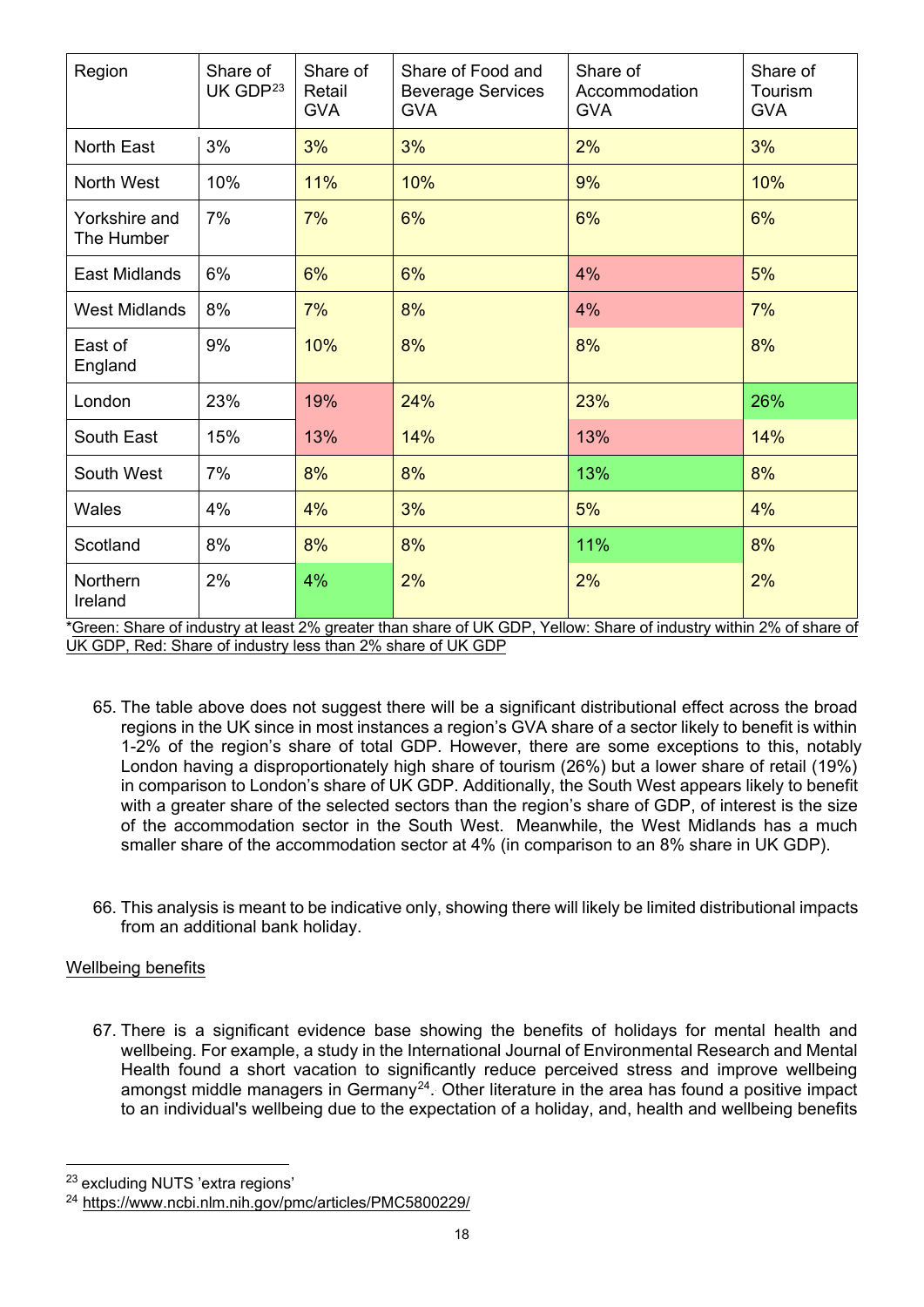during holidays<sup>[25](#page-18-0)[26](#page-18-1)</sup>. As discussed in the 2012 Diamond Jubilee Impact Assessment, wage rates could be used as a proxy for the wellbeing benefit of the leisure time from the extra bank holiday since many workers will choose to take the day off.

68. In addition to the usual benefits of a bank holiday, the Platinum Jubilee can be expected to have further benefits to wellbeing since it will be part of a national celebration that can increase civic pride, social cohesion and national identity.

#### **Risks and assumptions**

69. The table below lays out the assumptions that were taken when undergoing this Impact Assessment which affect our final estimates for net present value across the two methodologies. The table then includes the evidence underpinning those assumptions, and risks associated with the assumptions, and then any sensitivity analysis used to mitigate for these risks.

| <b>Assumption</b>                                                          | Evidence                                                                                                                                                                                                                                | <b>Risk</b>                                                                                                                                                            | Sensitivity analysis (&<br>page that full analysis<br>can be found on)                                                       |
|----------------------------------------------------------------------------|-----------------------------------------------------------------------------------------------------------------------------------------------------------------------------------------------------------------------------------------|------------------------------------------------------------------------------------------------------------------------------------------------------------------------|------------------------------------------------------------------------------------------------------------------------------|
| Level of<br>national output<br>in 2022                                     | Based on ONS real GDP data<br>and OBR forecasts.                                                                                                                                                                                        | In the current climate with<br>COVID-19, forecasts<br>(scenarios) are constantly<br>changing. The OBR<br>provides the official UK<br>government economic<br>forecasts. | Sensitivity analysis<br>is applied (page<br>13)                                                                              |
| Impact of extra<br>bank holiday on<br>national output.                     | Based on previous bank<br>holidays and their observed<br>impacts (e.g. quarter-on-<br>quarter GDP growth). It is<br>difficult to establish a baseline<br>and there are a large number<br>of factors which influence<br>economic growth. | Estimates are highly<br>uncertain and can only be<br>interpreted as indicative or<br>possible impacts rather than<br>conclusive.                                       | Sensitivity analysis /<br>indicative range is<br>presented. (page<br>13)                                                     |
| Assume that<br>transition costs<br>to businesses<br>will be<br>negligible. | Lack of evidence in the public<br>domain. Engagement with<br>businesses was not possible.<br>This was due to the sensitivity<br>around the Jubilee not being<br>public knowledge.                                                       | The risk is that we are<br>underestimating the<br>transition cost.                                                                                                     | No sensitivity has<br>been done, as the<br>transition costs are<br>unlikely to<br>significantly impact<br>net present value. |

<span id="page-18-0"></span><sup>25</sup> <https://journals.sagepub.com/doi/10.1177/135676670200800406>

<span id="page-18-1"></span><sup>26</sup> <https://link.springer.com/article/10.1007/s10902-012-9345-3>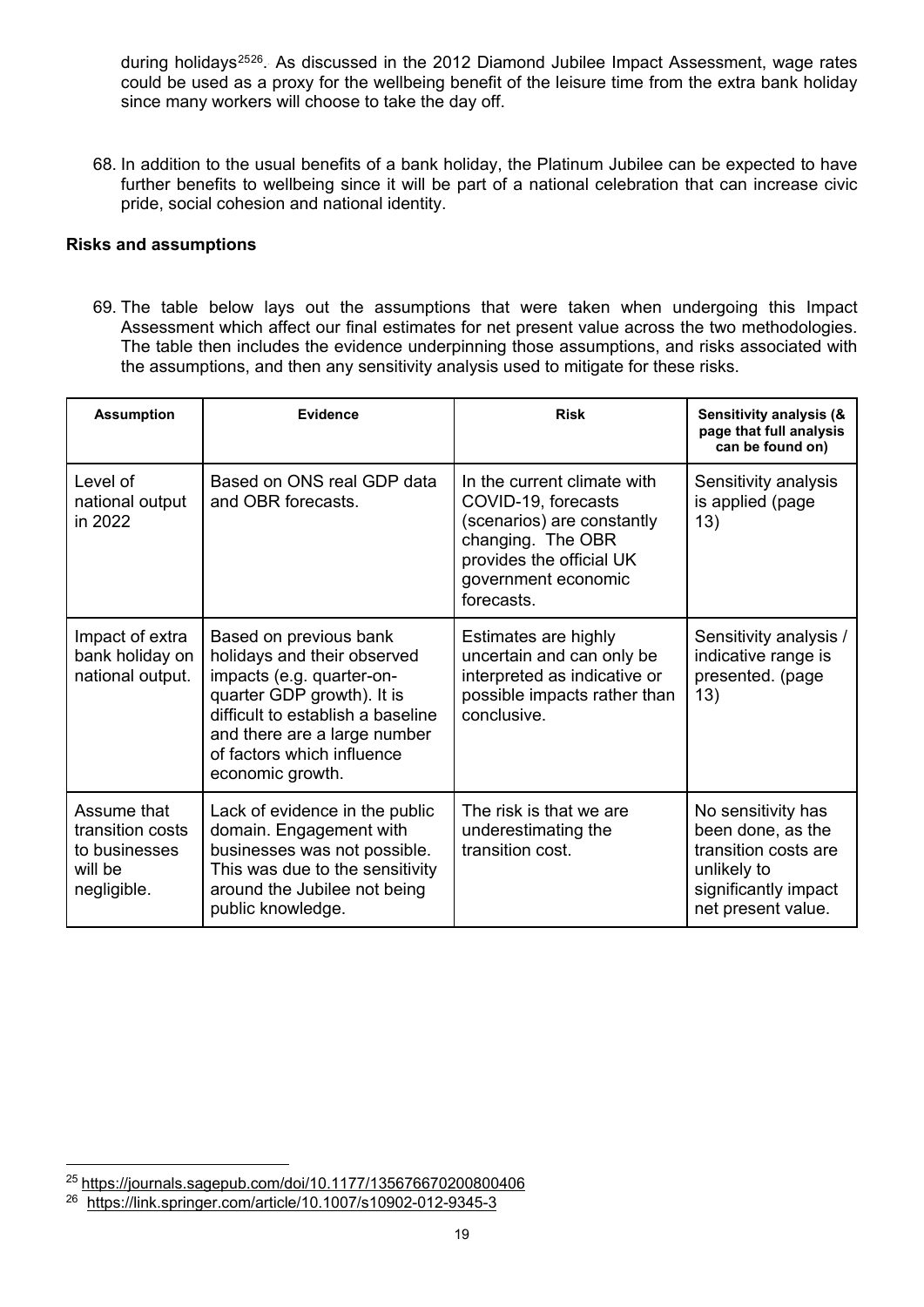#### **Wider impacts**

#### *Innovation test*

- 70. As outlined in BRE's innovation test pilot guidance, the greater the likelihood, significance, and relevance of effects on or arising from innovation in relation to a proposed policy occurring, the greater the extent of the consideration and analysis of evidence surrounding innovation should be. In regards to the Jubilee weekend there may be a small impact on innovation as a suspension of a day's activities may slow down the innovation process, this may negatively impact the income of some businesses and could possibly reduce the investment in innovation slightly
- 71. It is unlikely that this policy will have a significant impact on innovation, therefore there will only be a qualitative assessment undertaken.
- 72. Employees of businesses are not guaranteed a day off, this is left to the businesses discretion, therefore the policy does not directly prohibit business activities. Furthermore, there will be businesses in certain sectors which may see their revenue increase as a result of the additional bank holiday, which may help facilitate innovation. This is also a blanket policy which will affect business within sectors in similar ways, and so it is unlikely that certain firms will be unfairly advantaged over their competitors. Also, by making the announcement of the additional bank holiday early, businesses have plenty of time to plan accordingly, to minimise the impact on their innovation and growth.

#### *Small and micro business assessment*

73. Table 13 below, shows that as of March 2019, 2,665,950 small or micro VAT and/or PAYE based enterprises resided in the UK (source). The table highlights that there was a total of 2,718,430 VAT and/or PAYE enterprises based in the UK. This meant that small and micro businesses made up 98% of VAT/PAYE based enterprises in the UK. This number is likely to be an underestimate as there are businesses that do not abide by the VAT/PAYE system.

#### **Table 13: The number of VAT and/or PAYE based enterprises in the UK, broken down by business size**

| Total No. of<br><b>Businesses</b> | <b>Total No. of Micro</b><br><b>Businesses (0-9</b><br>employees) | <b>Total No. of Small</b><br><b>Businesses (10-49)</b><br>employees | <b>Total No. of Small</b><br>or Micro<br><b>Businesses</b> | <b>Proportion of Small or</b><br><b>Micro Businesses to</b><br>total No. of Businesses |
|-----------------------------------|-------------------------------------------------------------------|---------------------------------------------------------------------|------------------------------------------------------------|----------------------------------------------------------------------------------------|
| 2,718,430                         | 2,431,990                                                         | 233,960                                                             | 2,665,950                                                  | 98.07%                                                                                 |

- 74. With small and micro businesses making up approximately 98% of all businesses, it can be assumed that they will bear at least 98% of any transition costs associated with the policy, with transition costs likely to be proportionately higher for smaller businesses. However, as outlined earlier in the Impact Assessment, it is assumed that transition costs would be negligible in comparison to the overall NPV, as businesses will already be familiar with how they will operate over bank holidays, as there are already a number of bank holidays in the year.
- 75. It is assumed that there will be several sectors where employees will continue to work, as businesses are not obliged to give their workers paid holiday on the additional bank holiday. Such sectors could include tourism, hospitality and human and social work for example. There is little evidence on the degree to which businesses will grant time off for staff in response to the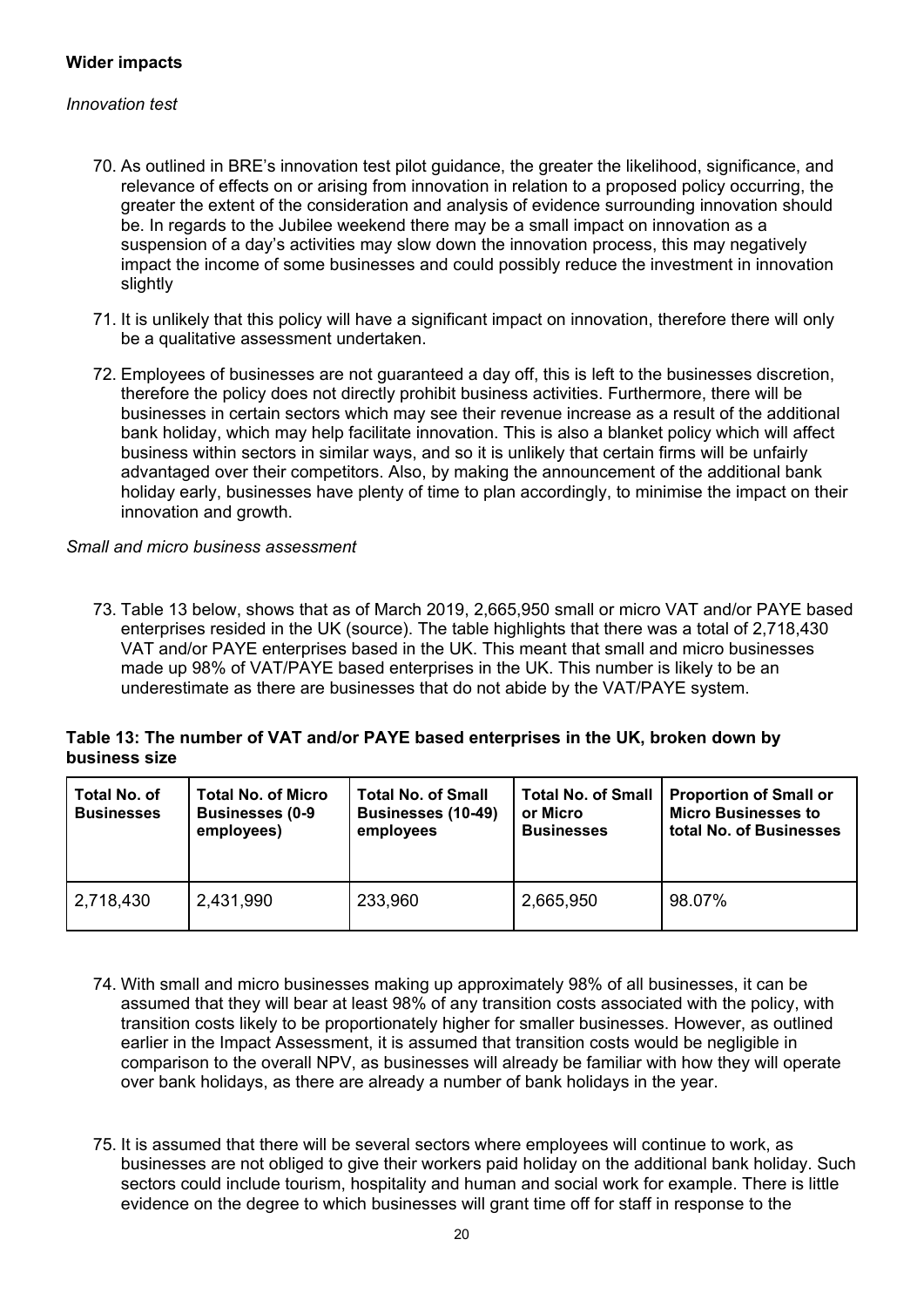additional Jubilee bank holiday. This is the case for bank holidays in general, but even more so for one-off bank holidays. Also, this additional bank holiday immediately precedes the scheduled bank holiday on Friday 3rd June 2022 also falls in half term. Therefore, the long weekend is likely to have a marked effect on the behaviour of workers in planning annual leave. In the absence of detailed evidence, for the purposes of the SaMBA, assumptions have been made on a sector-bysector basis to show the impact on small and micro businesses.

- 76. Using data broken down by UKSIC2007 Sector Letter, we made assumptions on the sectors that are likely to continue their operations (please see Annex A). Using these assumptions, the sectors that are likely to remain open represent a total of 3,801,837 employees in 790,215 businesses; 12.6% of all employees and 29% of businesses. Again, this data may underestimate the total number of businesses affected, but it can be assumed to be representative of the total population.
- 77. Of these businesses, it is expected that businesses within the broad accommodation and food services sector, and the wholesale and retail trade sector, as well as the air transport, museums and recreation sub sectors will benefit from the additional bank holiday and from the Jubilee celebrations. So therefore, 601,950 small or micro businesses (22.6% of total small and micro businesses), are likely to benefit from increased demand. Importantly, businesses in these benefitting sectors will be some of the businesses that have been hardest hit by the coronavirus, the enforced shut down of shops that ensued and lack of tourism. It is assumed that even though businesses in the human health and social work sector will continue to operate, they will not be positively impacted by the bank holiday.
- 78. We understand that there is a shortfall in the high-level approach however due to the lack of available data on the sectors that will remain open over the bank holiday, this approach was necessary. CEBR in their 2012 study (referenced), concluded that around 15% of the economy benefited from bank holidays, the total number of businesses in the sectors we assume will benefit from the bank holiday represent 22.6% of all businesses, so it is possible that we are slightly overstating the potential benefit here. Having said this, these assumptions have not been used in the overall evaluation of costs, they have just been used to give an indication of the number of small and micro businesses that will be impacted by the bank holiday, and how many might be positively impacted.
- 79. We assume that businesses in all other SIC Sector Letters will close on the bank holiday, and will therefore lose out on a day's business, as well as experience any other one-off costs associated with the bank holiday, which we assume to be negligible. It is highly likely that small and micro businesses will be disproportionately affected by the output impacts associated with having the extra bank holiday. This is because the cost to business is a one-day loss of output, which is likely to be more significant to smaller businesses than it is to larger businesses. SMEs are more likely to be impacted by changes, as they have less resources and dedicated functions with the organisation to focus on HR, management, finance etc. Also, they are likely to have smaller cash reserves and lower cash flows in general, so any financial change can be difficult to accommodate. Therefore, any changes are likely to impact small firms more than larger firms. This issue is exacerbated by COVID-19 as many small and micro businesses may face financial difficulty and therefore struggle to take the hit of a loss of days output, compared to larger firms who may have greater cash reserves.
- 80. The default assumption for a SaMBA is that where large parts of the intended benefits can be achieved without including smaller businesses, an exemption would normally be applied. However, for this policy, an exemption is not possible because all businesses will be subject to the bank holiday. Additionally, there is no statutory right to time off, so if staff are granted time off is dependent on employee contracts and the discretion of businesses. This would also detract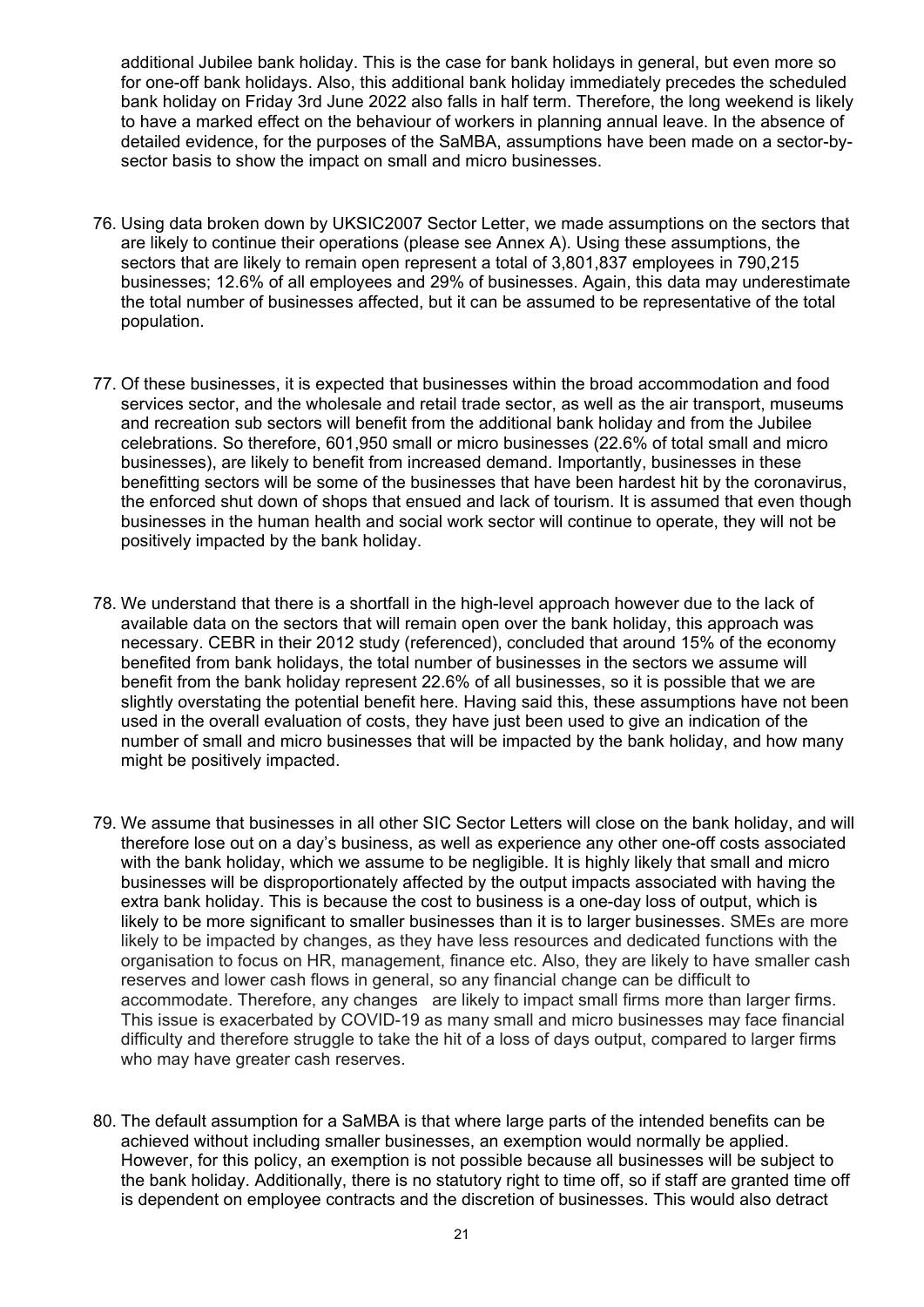from the vast number of non-monetised benefits including a boost to national pride and mental health benefits. Also, the government has also taken steps to mitigate the impact for small businesses by an early announcement of the bank holiday on 12th November 2020 and by publication of this impact assessment.

81. No consultation around the impact on small businesses was carried out as the Palace has not yet spoken publicly about the Platinum Jubilee. The additional bank holiday is deemed to likely have a disproportionate impact on small and micro businesses, however, there is no statutory obligation either for employers or employees to take the day off or to give extra pay for employees on a bank holiday. Therefore, no exemption is needed, because businesses are free to continue to do as they wish with their workers.

## *Equalities impact a[ssessment](https://www.equalityhumanrights.com/sites/default/files/technical_guidance_on_the_psed_england.pdf)*

- 82. Given the Jubilee weekend takes effect nationwide, it is not considered that there will be a significant disproportionate impact on any demographic group. Indeed, the Jubilee will strengthen civic and national pride, which will have a positive impact on community cohesion and community relations.
- 83. However, given certain businesses will opt to remain open during the additional bank holiday, it may be the case that if a demographic group is over-represented across those sectors which remain open there could be inequalities if a certain demographic group is less likely to realise the wellbeing benefits of the additional bank holiday. It may also be the case that these demographic groups are more likely to be compensated for working during the Jubilee weekend and receive a premium wage.
- 84. In order to conduct a full equalities impact assessment, detailed information on the rates of business closure during the Jubilee weekend across all sectors would be required. Following this, data on the demographics of the workforce within sectors that are either likely to close or remain open could be analysed to estimate whether certain demographics are more likely to work during the Jubilee weekend.
- 85. However, there is not sufficient data available to understand in detail the level of business closure across various sectors. Therefore, this analysis has not been carried out in this impact assessment. Below, we do consider the impacts on the Hospitality, Tourism and Retail sectors, which are likely to remain open. This only considers a selection of the sectors that are less likely to close and is not a comprehensive equalities impact assessment across the economy.
- 86. A research report conducted by Economic Insight<sup>[27](#page-21-0)</sup> in 2019 analysing the Hospitality and Tourism workforce found that over 50% of employees working within the Tourism sector are aged between 25-44 years old. This is significantly higher than the 25-44 year-old age group's share of the UK population<sup>[28](#page-21-1)</sup>.
- 87. Data collected by the ONS<sup>[29](#page-21-2)</sup> shows that 44% of staff working within the Retail sector are aged between 40-64 years of age. This is 12% higher than the share of 16-29 year-olds which is the second most common age group in the Retail labour force.

<span id="page-21-0"></span><sup>&</sup>lt;sup>27</sup> [Hospitality and Tourism workforce landscape](https://assets.publishing.service.gov.uk/government/uploads/system/uploads/attachment_data/file/827952/Hospitality_and_Tourism_Workforce_Landscape.pdf) - Economic Insight (2019)

<span id="page-21-1"></span><sup>28</sup> [Population estimates for the UK - ONS](https://www.ons.gov.uk/peoplepopulationandcommunity/populationandmigration/populationestimates/bulletins/annualmidyearpopulationestimates/mid2019estimates#ageing) (mid-2019

<span id="page-21-2"></span><sup>29</sup> [Employment by age, industry and occupation, UK, 2010, 2015 and 2019](https://www.ons.gov.uk/employmentandlabourmarket/peopleinwork/employmentandemployeetypes/adhocs/12467employmentbyageindustryandoccupationuk20102015and2019) - ONS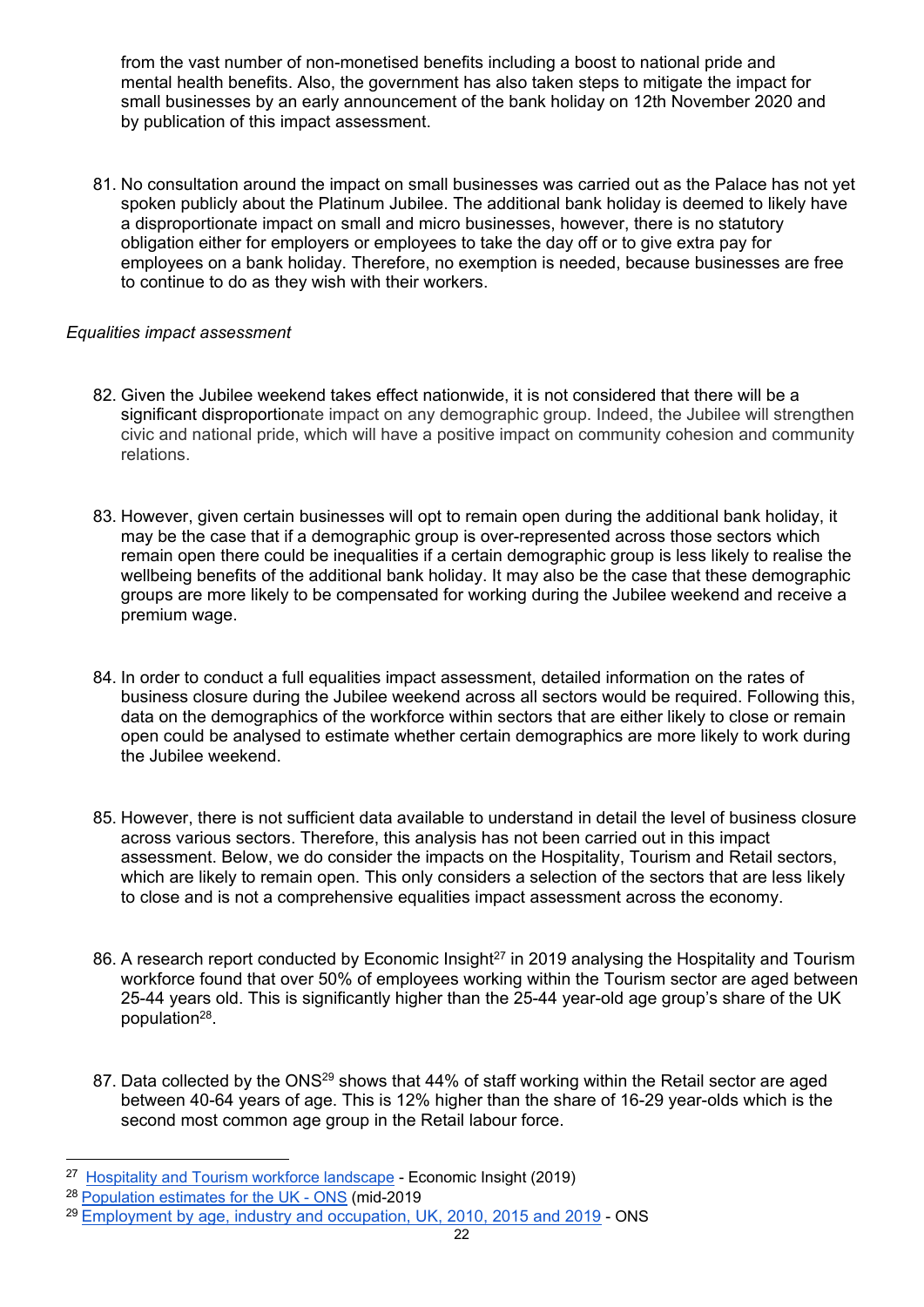## *Competition*

88. This policy is unlikely to affect competition, as it applies to all businesses, and will therefore impact businesses and their competitors in their sectors to the same extent. Having said this, as outlined in the SaMBA, the policy is likely to impact small and micro businesses disproportionately, and therefore it may inhibit their ability to compete with larger firms in their sector. However, as outlined in the SaMBA, businesses will not be required to give employees the day off, and announcing the bank holiday early gives businesses sufficient time to plan so that the impact on them can be minimised.

#### *Potential trade implications of measure*

89. Little evidence exists on the impact of bank holidays on international trade. However, it can be assumed that the additional bank holiday will affect the overall value of trade or investment flows between the UK and the rest of the world, as a result of the one-day closure of many businesses. Having said this, the early announcement of the bank holiday will help to reduce any losses, as businesses will have time to adjust trading contracts and incorporate the additional bank holiday in any new contracts.

#### **Monitoring and evaluation**

90. A formal Post Implementation Review will not be undertaken as it is not applicable or relevant for this proposal. However, an evaluation strategy will be developed in which the success and objectives of the Platinum Jubilee programme will be measured. The evaluation is likely to include media coverage (domestic and international), levels of domestic and international tourism and public participation in key events that will take place over the four-day Jubilee weekend 2-5 June 2022.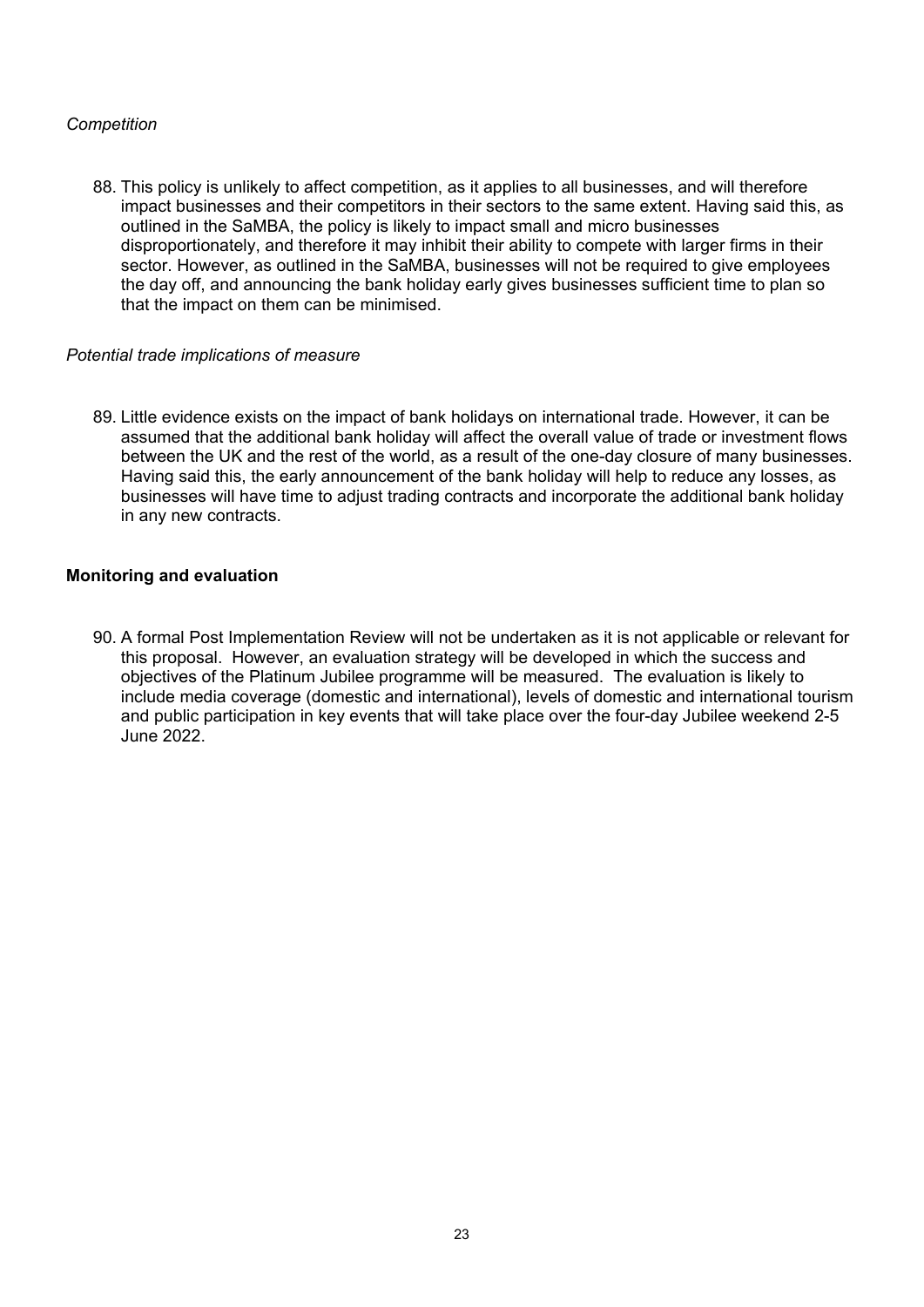# **Annex**

# **Annex A: Assumptions on sectoral business closure**

*Table 17 shows the assumptions made on which sectors are likely to shut down on the additional bank holiday, based on 2-digit SICs, to inform the SaMBA. To note, some sectors are missing if data is not available on business size.*

| 2-digit SIC                                                                                                                             | Are Businesses in the SIC<br>likely to close? |
|-----------------------------------------------------------------------------------------------------------------------------------------|-----------------------------------------------|
| 01 : Crop and animal production; hunting and related service activities                                                                 | Yes                                           |
| 02 : Forestry and logging                                                                                                               | Yes                                           |
| 03 : Fishing and aquaculture                                                                                                            | Yes                                           |
| 05 : Mining of coal and lignite                                                                                                         | Yes                                           |
| 06 : Extraction of crude petroleum and natural gas                                                                                      | Yes                                           |
| 07 : Mining of metal ores                                                                                                               | Yes                                           |
| 08 : Other mining and quarrying                                                                                                         | Yes                                           |
| 09 : Mining support service activities                                                                                                  | Yes                                           |
| 10 : Manufacture of food products                                                                                                       | Yes                                           |
| 11 : Manufacture of beverages                                                                                                           | Yes                                           |
| 12 : Manufacture of tobacco products                                                                                                    | Yes                                           |
| 13 : Manufacture of textiles                                                                                                            | Yes                                           |
| 14 : Manufacture of wearing apparel                                                                                                     | Yes                                           |
| 15 : Manufacture of leather and related products                                                                                        | Yes                                           |
| 16 : Manufacture of wood and of products of wood and cork; except furniture;<br>manufacture of articles of straw and plaiting materials | Yes                                           |
| 17 : Manufacture of paper and paper products                                                                                            | Yes                                           |
| 18 : Printing and reproduction of recorded media                                                                                        | Yes                                           |
| 19 : Manufacture of coke and refined petroleum products                                                                                 | Yes                                           |
| 20 : Manufacture of chemicals and chemical products                                                                                     | Yes                                           |
| 21 : Manufacture of basic pharmaceutical products and pharmaceutical<br>preparations                                                    | Yes                                           |
| 22 : Manufacture of rubber and plastic products                                                                                         | Yes                                           |
| 23 : Manufacture of other non-metallic mineral products                                                                                 | Yes                                           |
| 24 : Manufacture of basic metals                                                                                                        | Yes                                           |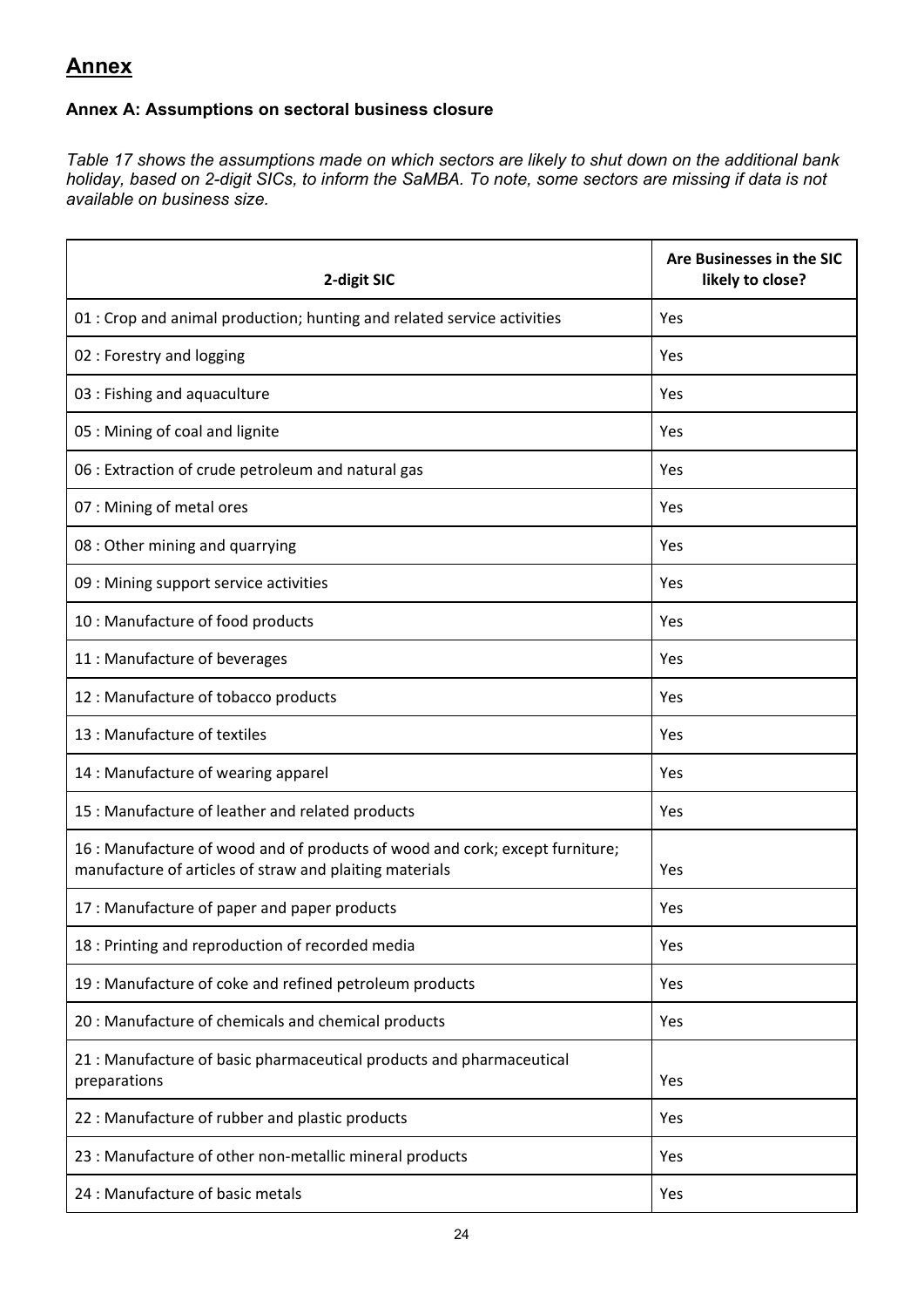| 2-digit SIC                                                                   | Are Businesses in the SIC<br>likely to close? |
|-------------------------------------------------------------------------------|-----------------------------------------------|
| 25 : Manufacture of fabricated metal products; except machinery and equipment | Yes                                           |
| 26 : Manufacture of computer; electronic and optical products                 | Yes                                           |
| 27 : Manufacture of electrical equipment                                      | Yes                                           |
| 28 : Manufacture of machinery and equipment n.e.c.                            | Yes                                           |
| 29 : Manufacture of motor vehicles; trailers and semi-trailers                | Yes                                           |
| 30 : Manufacture of other transport equipment                                 | Yes                                           |
| 31 : Manufacture of furniture                                                 | Yes                                           |
| 32 : Other manufacturing                                                      | Yes                                           |
| 33 : Repair and installation of machinery and equipment                       | Yes                                           |
| 35 : Electricity; gas; steam and air conditioning supply                      | Yes                                           |
| 36 : Water collection; treatment and supply                                   | Yes                                           |
| 37: Sewerage                                                                  | Yes                                           |
| 38 : Waste collection; treatment and disposal activities; materials recovery  | Yes                                           |
| 39 : Remediation activities and other waste management services               | Yes                                           |
| 41 : Construction of buildings                                                | Yes                                           |
| 42 : Civil engineering                                                        | Yes                                           |
| 43 : Specialised construction activities                                      | Yes                                           |
| 45 : Wholesale and retail trade and repair of motor vehicles and motorcycles  | No                                            |
| 46 : Wholesale trade; except of motor vehicles and motorcycles                | No                                            |
| 47 : Retail trade; except of motor vehicles and motorcycles                   | No                                            |
| 49 : Land transport and transport via pipelines                               | No                                            |
| 50 : Water transport                                                          | No                                            |
| 51 : Air transport                                                            | No                                            |
| 52 : Warehousing and support activities for transportation                    | No                                            |
| 53 : Postal and courier activities                                            | Yes                                           |
| 55: Accommodation                                                             | No                                            |
| 56 : Food and beverage service activities                                     | No                                            |
| 58 : Publishing activities                                                    | Yes                                           |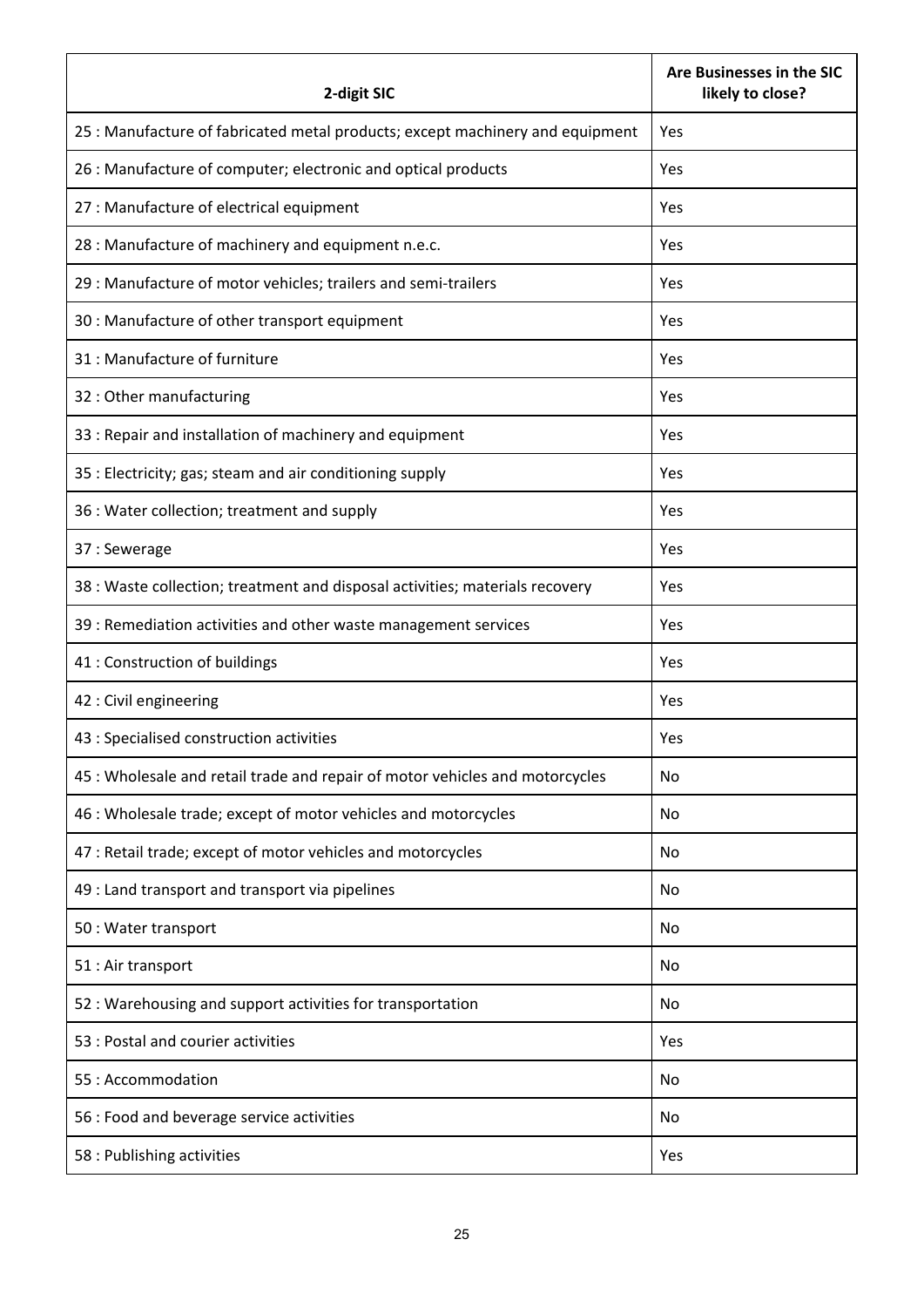| 2-digit SIC                                                                                                        | Are Businesses in the SIC<br>likely to close? |
|--------------------------------------------------------------------------------------------------------------------|-----------------------------------------------|
| 59 : Motion picture; video and television programme production; sound recording<br>and music publishing activities | Yes                                           |
| 60 : Programming and broadcasting activities                                                                       | Yes                                           |
| 61 : Telecommunications                                                                                            | Yes                                           |
| 62 : Computer programming; consultancy and related activities                                                      | Yes                                           |
| 63 : Information service activities                                                                                | Yes                                           |
| 64 : Financial service activities; except insurance and pension funding                                            | Yes                                           |
| 65 : Insurance; reinsurance and pension funding; except compulsory social<br>security                              | Yes                                           |
| 66 : Activities auxiliary to financial services and insurance activities                                           | Yes                                           |
| 68 : Real estate activities                                                                                        | Yes                                           |
| 69 : Legal and accounting activities                                                                               | Yes                                           |
| 70 : Activities of head offices; management consultancy activities                                                 | Yes                                           |
| 71 : Architectural and engineering activities; technical testing and analysis                                      | Yes                                           |
| 72 : Scientific research and development                                                                           | Yes                                           |
| 73 : Advertising and market research                                                                               | Yes                                           |
| 74 : Other professional; scientific and technical activities                                                       | Yes                                           |
| 75 : Veterinary activities                                                                                         | Yes                                           |
| 77 : Rental and leasing activities                                                                                 | Yes                                           |
| 78 : Employment activities                                                                                         | Yes                                           |
| 79 : Travel agency; tour operator and other reservation service and related<br>activities                          | Yes                                           |
| 80 : Security and investigation activities                                                                         | Yes                                           |
| 81 : Services to buildings and landscape activities                                                                | Yes                                           |
| 82 : Office administrative; office support and other business support activities                                   | Yes                                           |
| 84 : Public administration and defence; compulsory social security                                                 | No                                            |
| 85: Education                                                                                                      | Yes                                           |
| 86 : Human health activities                                                                                       | No                                            |
| 87 : Residential care activities                                                                                   | No                                            |
| 88 : Social work activities without accommodation                                                                  | No                                            |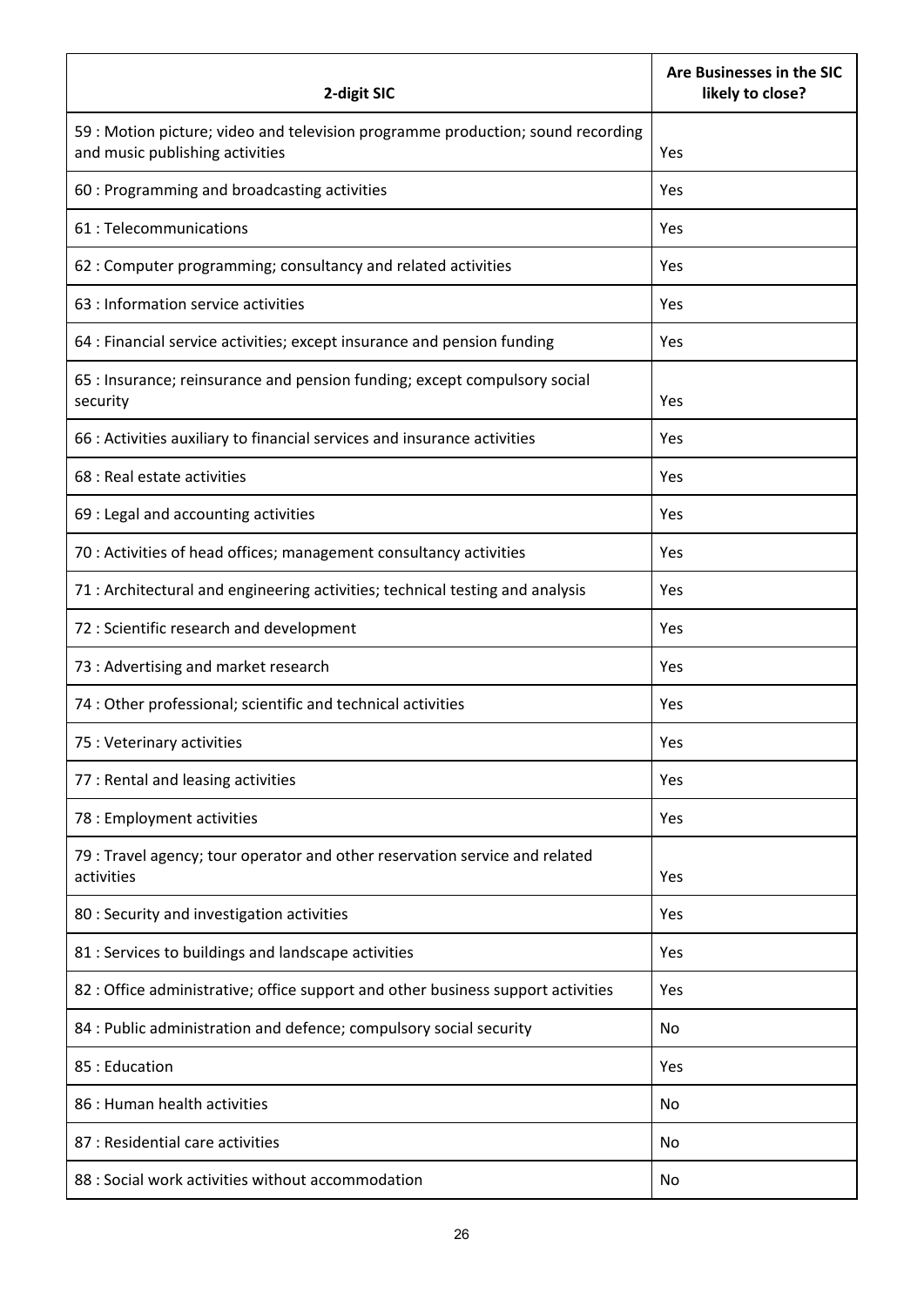| 2-digit SIC                                                     | Are Businesses in the SIC<br>likely to close? |
|-----------------------------------------------------------------|-----------------------------------------------|
| 90 : Creative; arts and entertainment activities                | No                                            |
| 91 : Libraries; archives; museums and other cultural activities | No                                            |
| 92 : Gambling and betting activities                            | Yes                                           |
| 93 : Sports activities and amusement and recreation activities  | No                                            |
| 94 : Activities of membership organisations                     | Yes                                           |
| 95 : Repair of computers and personal and household goods       | Yes                                           |
| 96 : Other personal service activities                          | Yes                                           |

# **Annex B: OBR scenarios**

## *Annex B.1 - Upside scenario*

Table 14: OBR upside scenario forecast (Real GDP) - 2016 prices. Source: November 2020 economic and fiscal outlook $^{\rm 30}$  $^{\rm 30}$  $^{\rm 30}$ 

| Upside Scenario | 2022 Q1 | 2022 Q2 | 2022 Q3 | 2022 Q4 |
|-----------------|---------|---------|---------|---------|
| Index*          | 103.6   | 103.9   | 104.3   | 104.6   |
| GDP (£m)        | 542778  | 544350  | 546445  | 548017  |

## *Annex B.2 - Downside scenario*

Table 15: OBR upside scenario forecast (Real GDP) - 2016 prices. Source: November 2020 economic and fiscal outlook

| Downside Scenario | 2022 Q1 | 2022 Q2 | 2022 Q3 | 2022 Q4 |
|-------------------|---------|---------|---------|---------|
| Index*            | 90.9    | 92.9    | 94.4    | 95.3    |
| GDP (£m)          | 476241  | 486719  | 494578  | 499293  |

# **Annex C**

Annex C: Methodology for 2012 impact assessment for Diamond Jubilee bank holiday

<span id="page-26-0"></span><sup>30</sup> [Economic and fiscal outlook - November 2020](http://cdn.obr.uk/CCS1020397650-001_OBR-November2020-EFO-v2-Web-accessible.pdf)